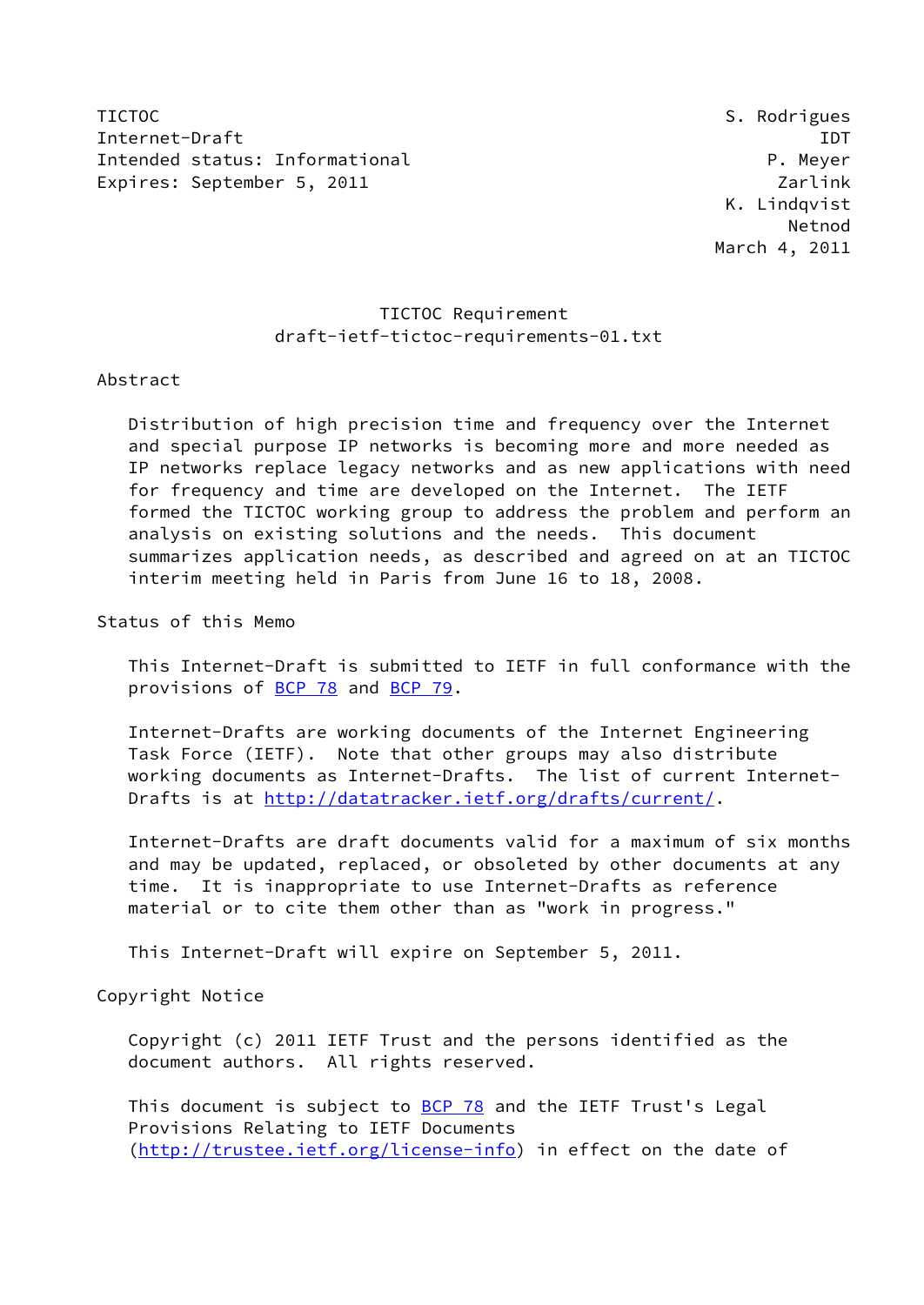Internet-Draft TICTOC March 2011

 publication of this document. Please review these documents carefully, as they describe your rights and restrictions with respect to this document. Code Components extracted from this document must include Simplified BSD License text as described in Section 4.e of the Trust Legal Provisions and are provided without warranty as described in the Simplified BSD License.

Table of Contents

| $1$ .                                                                   |  |  |
|-------------------------------------------------------------------------|--|--|
| 2.                                                                      |  |  |
| Applications Requirements 3<br>3.                                       |  |  |
|                                                                         |  |  |
| $3.1.1.$ Cellular Backhauling 4                                         |  |  |
| $3.1.2$ . Cellular Backhaul Requirements Summary 10                     |  |  |
|                                                                         |  |  |
| $3.2.1$ . Circuit Emulation Requirements 11                             |  |  |
| $3.2.2$ . Circuit Emulation Requirements Summary 12                     |  |  |
|                                                                         |  |  |
| $3.3.1$ . Test and Measurement Requirements 14                          |  |  |
| 3.4. Industrial Automation 16                                           |  |  |
| $3.4.1$ . Industrial Automation Requirements 16                         |  |  |
|                                                                         |  |  |
| $3.5.1$ . ToD/Internet Requirements 17                                  |  |  |
|                                                                         |  |  |
| $3.6.1$ . Networking SLA Requirements 18                                |  |  |
| $3.6.2$ . Networking CDR Requirements 19                                |  |  |
|                                                                         |  |  |
| 3.7.1. Legal Uses of Time Requirements 20                               |  |  |
|                                                                         |  |  |
| $3.8.1$ . Metrology Requirements 21                                     |  |  |
|                                                                         |  |  |
| 3.9.1. Sensors Networks Requirements 23                                 |  |  |
| $\underline{4}$ .                                                       |  |  |
| $\overline{5}$ .                                                        |  |  |
| 6.<br>Security Considerations $\cdots$ 24                               |  |  |
| 7.                                                                      |  |  |
| 8.                                                                      |  |  |
| 9.                                                                      |  |  |
| Appendix A. Existing Time and Frequency Transfer Mechanisms $\ldots$ 26 |  |  |
| A.1. Radio-based Timing Transfer Methods 27                             |  |  |
| Dedicated Wire-based Timing Transfer Methods 27<br>A.2.                 |  |  |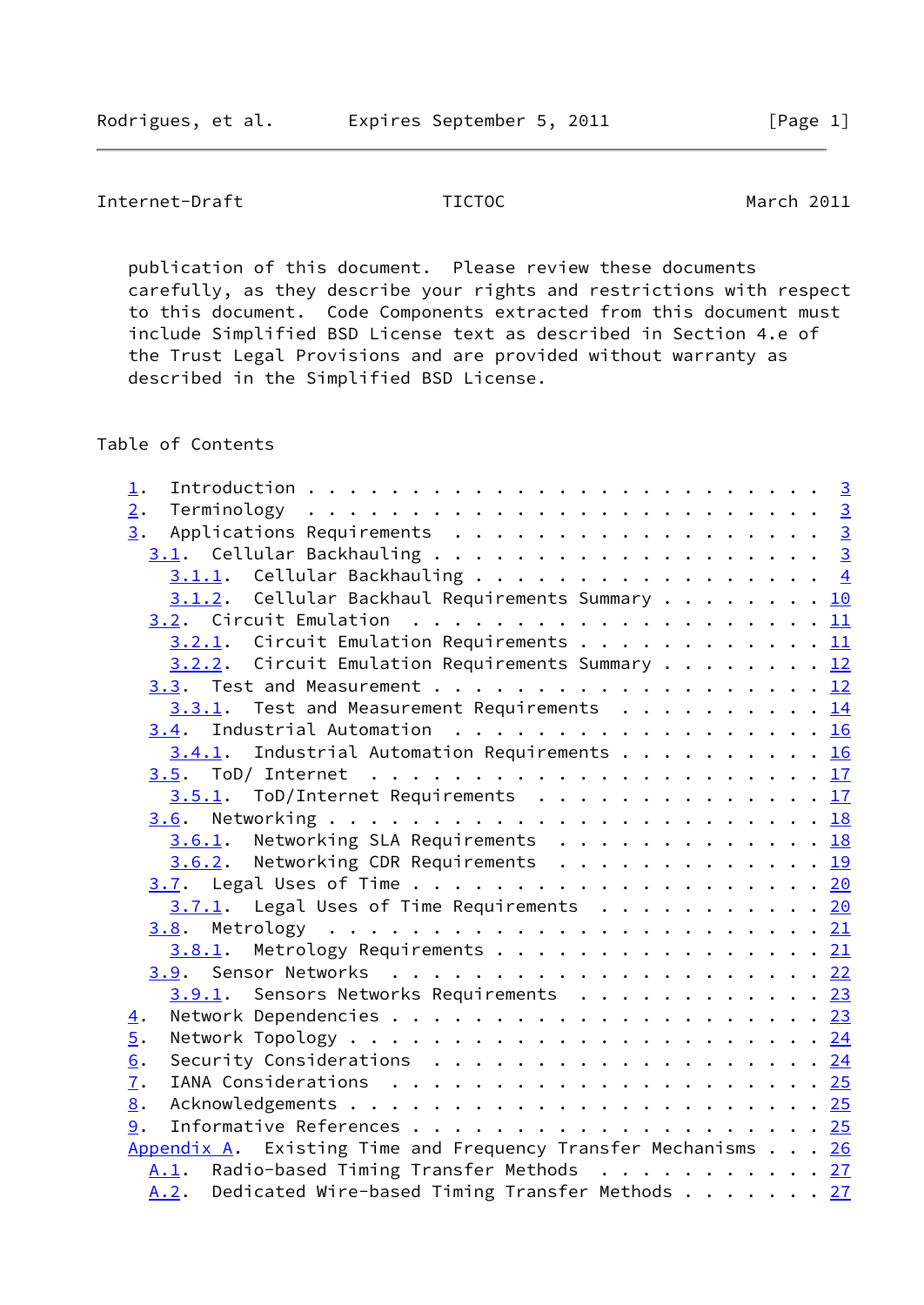| A.3. Transfer Using Packet Networks 28                             |  |  |  |
|--------------------------------------------------------------------|--|--|--|
| A.3.1. NTP summary description 29                                  |  |  |  |
| A.3.2. IEEE1588 summary description 29                             |  |  |  |
| Appendix B. Other Forums Working in this Problem Space $\ldots$ 30 |  |  |  |
|                                                                    |  |  |  |

| Rodrigues, et al. | Expires September 5, 2011 | [Page 2] |
|-------------------|---------------------------|----------|
|                   |                           |          |

<span id="page-2-1"></span>Internet-Draft TICTOC March 2011

## <span id="page-2-0"></span>[1](#page-2-0). Introduction

 There is an emerging need to distribute highly accurate time and frequency information over IP and over MPLS packet switched networks (PSNs). In this draft, the requirements for transporting accurate time and/or frequency are addressed.

# <span id="page-2-2"></span>[2](#page-2-2). Terminology

 The key words "MUST", "MUST NOT", "REQUIRED", "SHALL", "SHALL NOT", "SHOULD", "SHOULD NOT", "RECOMMENDED", "MAY", and "OPTIONAL" in this document are to be interpreted as described in [\[RFC2119](https://datatracker.ietf.org/doc/pdf/rfc2119)]

# <span id="page-2-3"></span>[3](#page-2-3). Applications Requirements

 There are many applications that need synchronization. Some applications only need frequency; for others a combination of frequency and time of day or phase may be required. At the TICTOC interim meeting, it was agreed that these applications be grouped based on what was believed to be common requirements, and where the requirements where distinct from each other. This section describes these applications (or groups of applications) that was agreed on at the TICTOC interim meeting.

# <span id="page-2-4"></span>[3.1](#page-2-4). Cellular Backhauling

 Within Cellular backhauling, there are several applications that need to be considered. Some of these applications only require frequency information, others require time-of-day, and others require phase. The cellular backhauling applications to be considered are:

- o GSM
- o Mobile Wimax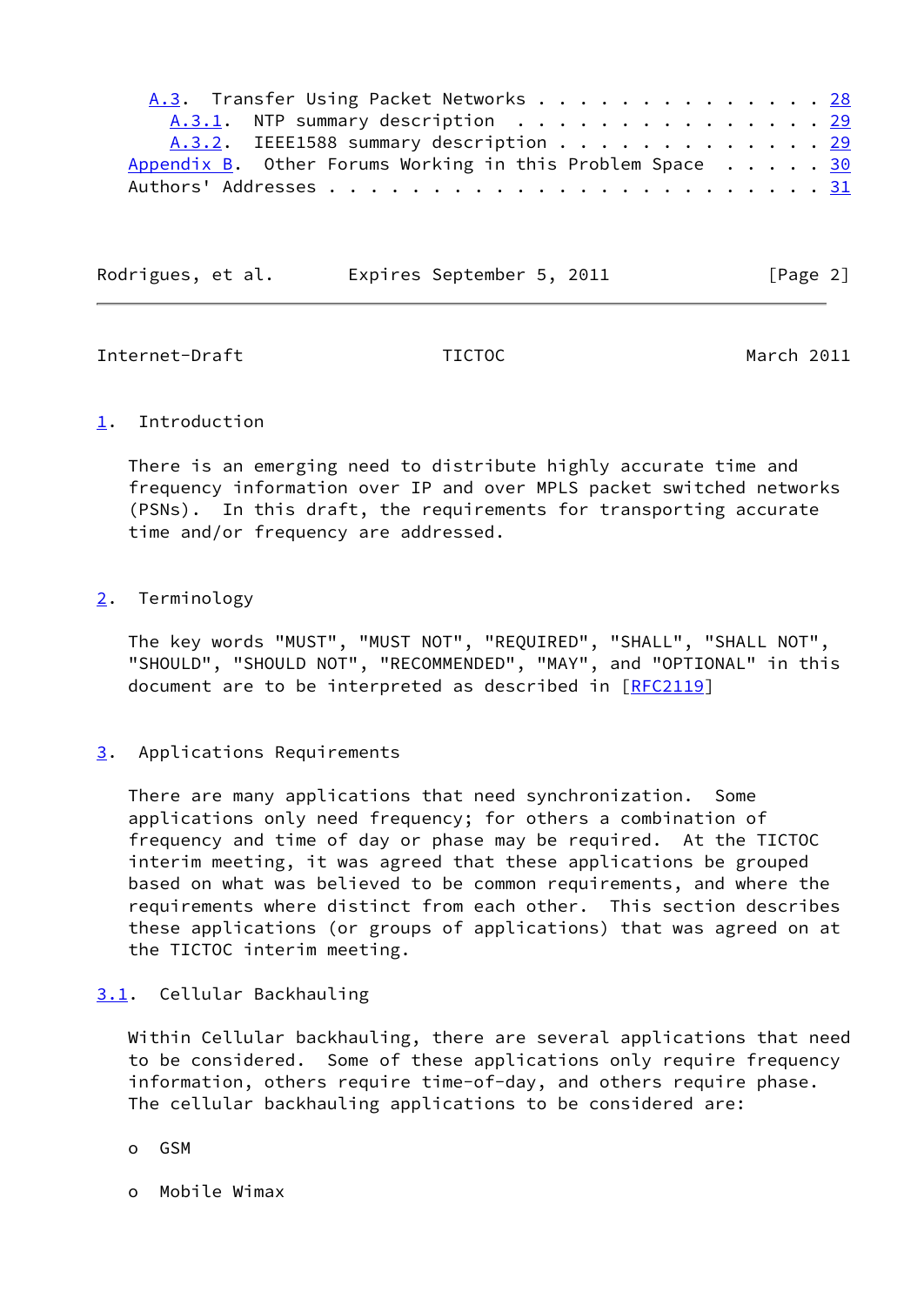- o LTE
- o UMTS FDD
- o UMTS TDD
- o CDMA2000
- o TD-SCDMA

Conventionally GSM and UMTS FDD base stations obtain this reference

| Rodrigues, et al. | Expires September 5, 2011 | [Page 3] |
|-------------------|---------------------------|----------|
|-------------------|---------------------------|----------|

<span id="page-3-1"></span>Internet-Draft TICTOC March 2011

 frequency by locking on to the E1/T1 that links them to the base station controller. With the replacement of TDM links with Packet Switched Networks (PSNs) such as Ethernet, IP or MPLS, this simple method of providing a frequency reference is lost, and frequency information must be made available in some other way.

 The synchronization requirement is derived from the need for the radio frequencies to be accurate. Radio spectrum is a limited and valuable commodity that needs to be used as efficiently as possible. In GSM, transmission frequencies are allocated to a given cellular base station and its neighbours in such fashion as to ensure that they do not interfere with each other. If the radio network designer cannot rely on the accuracy of these frequencies, the spacing between the frequencies used by neighbouring sites must be increased, with significant economic consequences.

 There is an additional requirement derived from the need for smooth handover when a mobile station crosses from one cell to another. If the radio system designer can not guarantee that the preparations required for handover occur in a few milliseconds, then they must allow the mobile station to consume frequency resources simultaneously in both cells in order to avoid service disruption. The preparations required involve agreement between the mobile and base stations on the new frequencies and time offsets; these agreements can be accomplished quickly when the two base stations' frequency references are the same to a high degree of accuracy.

<span id="page-3-0"></span>[3.1.1](#page-3-0). Cellular Backhauling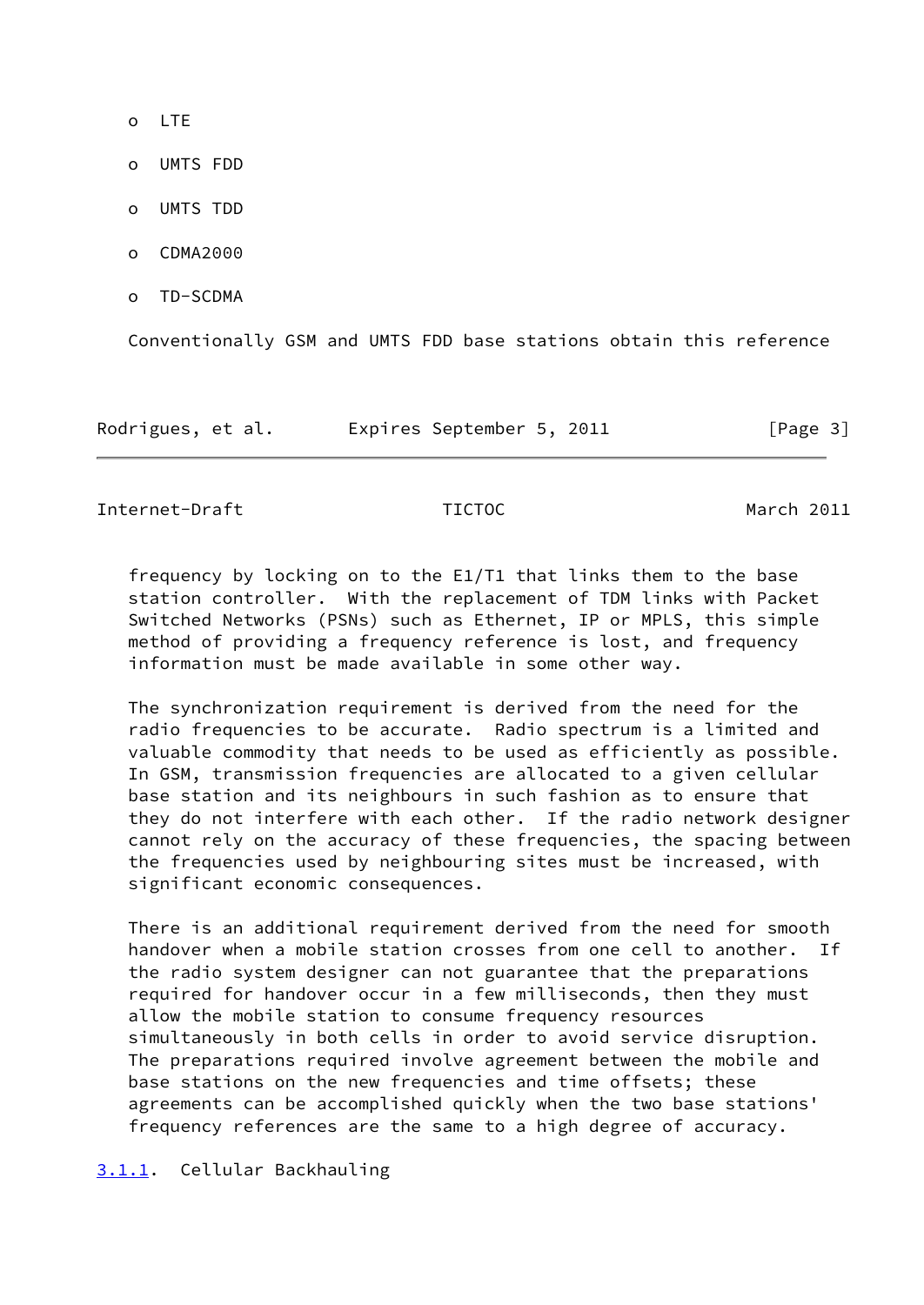The requirements for the "Cellular Backhauling" are depicted in the following sections.

<span id="page-4-0"></span>[3.1.1.1](#page-4-0). GSM/UMTS FDD

The requirements for the GSM/UMTS FDD are as follows:

Rodrigues, et al. Expires September 5, 2011 [Page 4]

Internet-Draft TICTOC March 2011

 Synchronization Type (e.g. time, frequency or phase): frequency Frequency stability: 50-250 ppb (1) Frequency accuracy : 50-250 ppb (1) Uncalibrated time/time stability: Uncalibrated time/time accuracy: NA Stabilization Time : As soon as possible Jitter on recovered timing signal: Depends on the oscillator stability Wander on recovered timing signal: Depends on the oscillator stability What expected network characteristics (WAN, LAN, MAN, private, public, etc)?: Does the application require security? (if so, which one: authentication, encryption, traceability, others): No (2) Reliability requirements (e.g. fault tolerance): Traceability to a specific clock, clock quality, path, time: Holdover requirement: Cost (consumer, enterprise, carrier): Auto-configuration (plug and play): No Manageability (how much effort the operator needs to put in to manage this application?) - In-band or out-of-band of protocol (MIBs?): Scale and scalability: Note (1) This is requirement in the air interface. In practice more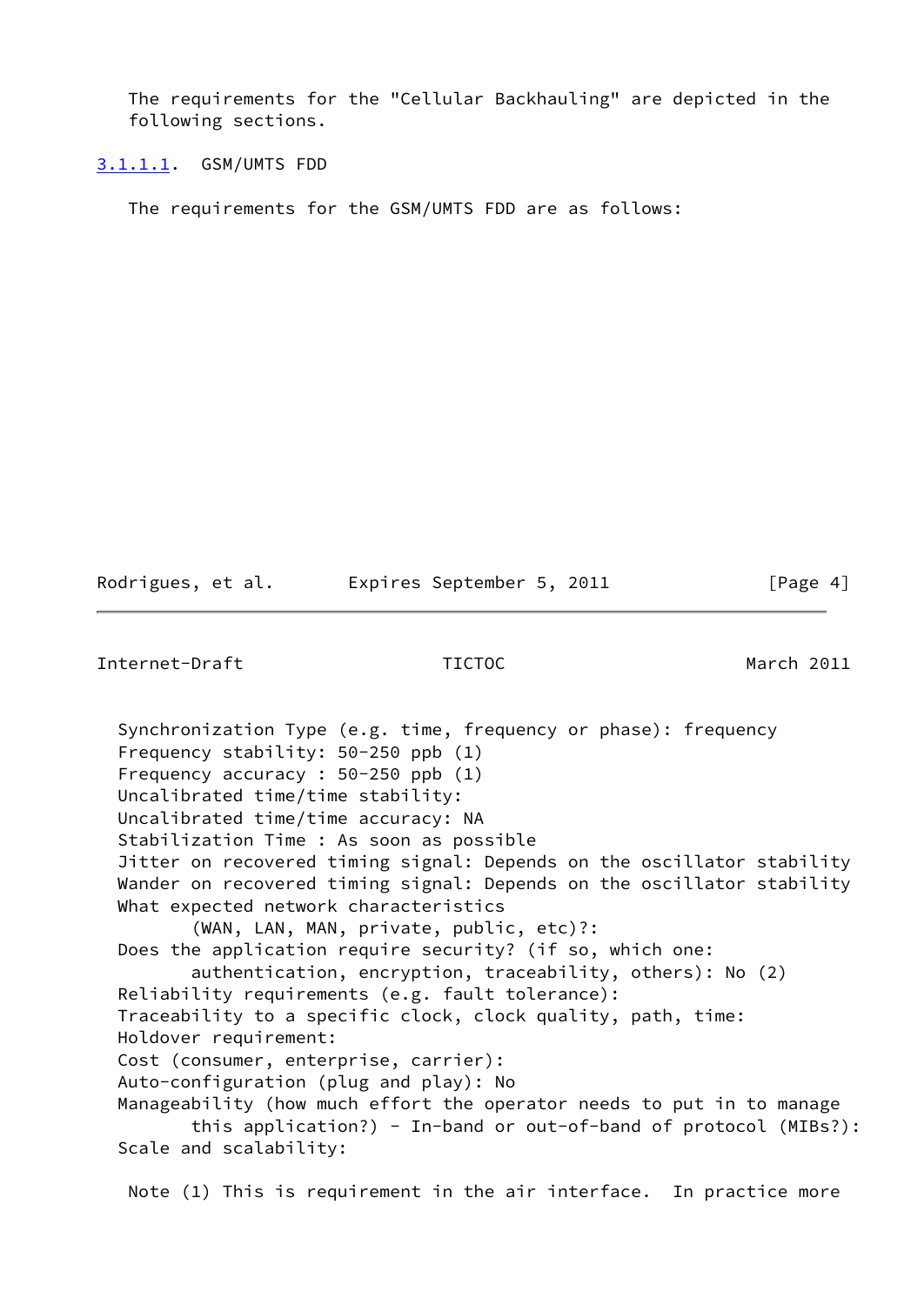accurate frequency is required at the input. For example OBSAI RP1 defines 16 ppb

Note (2) assumes a private network

<span id="page-5-0"></span>[3.1.1.2](#page-5-0). UMTS TDD

The requirements for the UMTS TDD are as follows:

| Rodrigues, et al. | Expires September 5, 2011 | [Page 5] |
|-------------------|---------------------------|----------|

Internet-Draft TICTOC March 2011 Synchronization Type (e.g. time, frequency or phase): phase alignment Frequency stability: 50-250 ppb (1) Frequency accuracy : 50-250 ppb (1) Uncalibrated time/time stability: Uncalibrated time/time accuracy: The phase alignment of neighbouring base stations shall be within 2.5us Stabilization Time : As soon as possible Jitter on recovered timing signal: Depends on the oscillator stability Wander on recovered timing signal: Depends on the oscillator stability What expected network characteristics (WAN, LAN, MAN, private, public, etc)?: Does the application require security? (if so, which one: authentication, encryption, traceability, others): No (2) Reliability requirements (e.g. fault tolerance): Traceability to a specific clock, clock quality, path, time: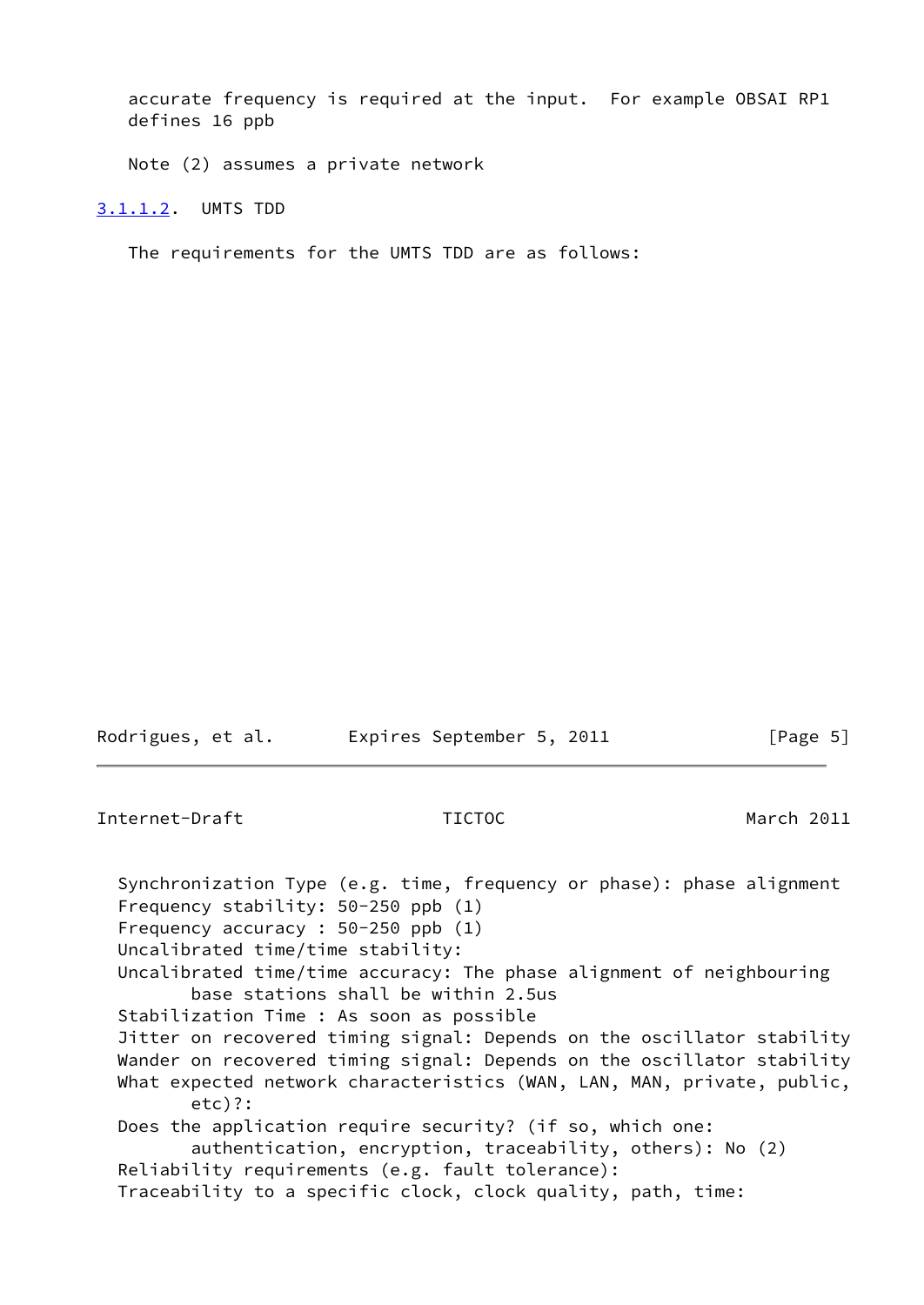Holdover requirement: Cost (consumer, enterprise, carrier): Auto-configuration (plug and play): No Manageability (how much effort the operator needs to put in to manage this application?) - In-band or out-of-band of protocol (MIBs?): Scale and scalability: Note (1) This is requirement in the air interface. In practice more accurate frequency is required at the input. For example OBSAI RP1 defines 16 ppb

Note (2) assumes a private network

<span id="page-6-0"></span>[3.1.1.3](#page-6-0). Mobile Wimax

The requirements for the Mobile Wimax (1) are as follows:

Rodrigues, et al. Expires September 5, 2011 [Page 6]

Internet-Draft TICTOC March 2011

 Synchronization Type (e.g. time, frequency or phase): phase alignment Frequency stability: 15 ppb Frequency accuracy : 15 ppb Uncalibrated time/time stability: Uncalibrated time/time accuracy: The phase alignment of neighbouring base stations shall be within 1us Stabilization Time : As soon as possible Jitter on recovered timing signal: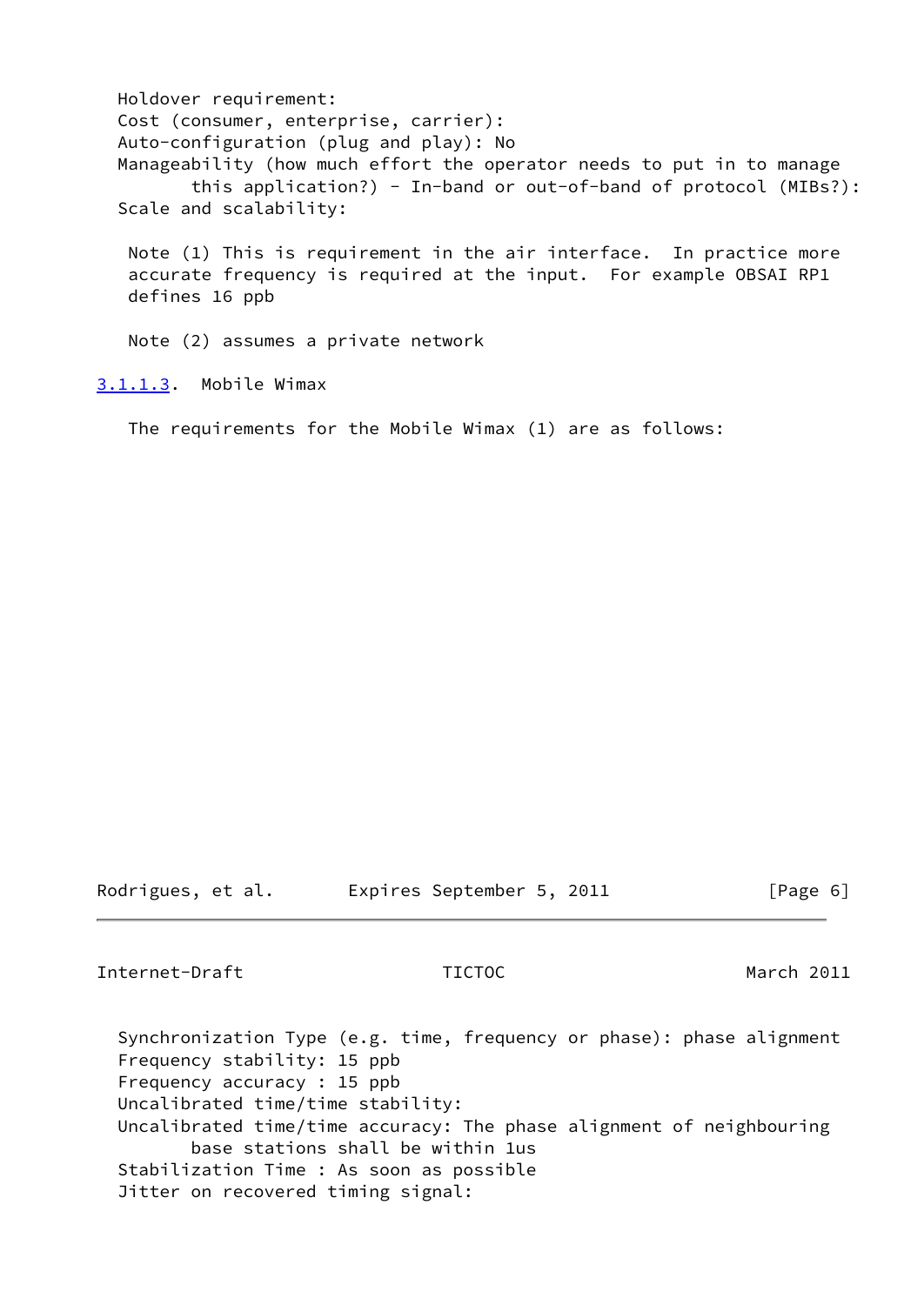Wander on recovered timing signal: What expected network characteristics (WAN, LAN, MAN, private, public, etc)?: Does the application require security? (if so, which one: authentication, encryption, traceability, others): No (2) Reliability requirements (e.g. fault tolerance): Traceability to a specific clock, clock quality, path, time: Holdover requirement: Cost (consumer, enterprise, carrier): Auto-configuration (plug and play): No Manageability (how much effort the operator needs to put in to manage this application?) - In-band or out-of-band of protocol (MIBs?): Scale and scalability: Note (1) 1024 OFDM carriers, BW 10 MHz, Cyclic prefix ratio 1:8, RF carrier 3.5 GHz Note (2) assumes a private network [3.1.1.4](#page-7-0). LTE

<span id="page-7-0"></span>The requirements for the LTE are as follows:

Rodrigues, et al. Expires September 5, 2011 [Page 7]

Internet-Draft TICTOC March 2011

Synchronization Type (e.g. time, frequency or phase): phase alignment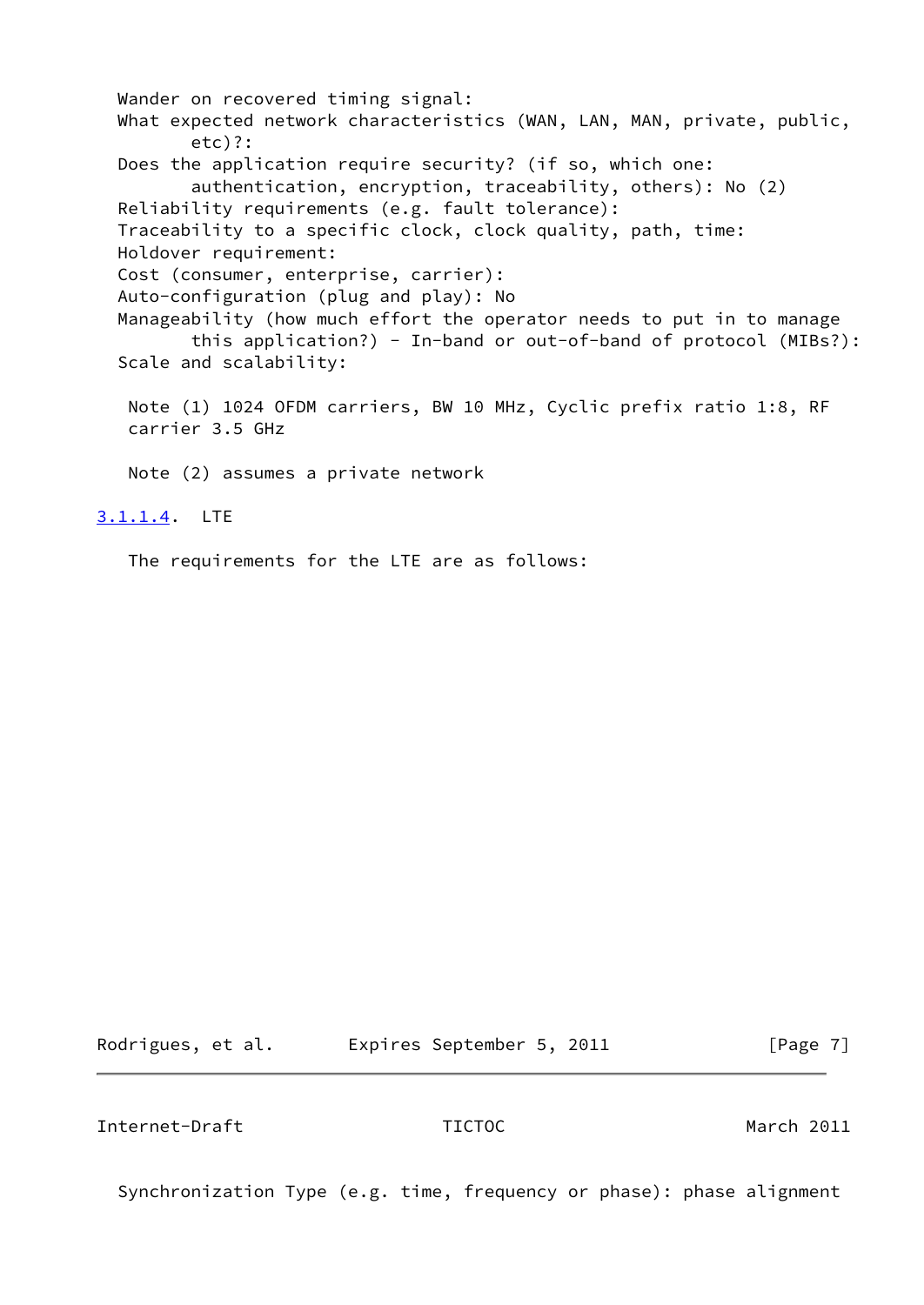Frequency stability: 50-250 ppb (1) Frequency accuracy : 50-250 ppb (1) Uncalibrated time/time stability: Uncalibrated time/time accuracy: From 1us to 50us (2, 3) Stabilization Time : As soon as possible Jitter on recovered timing signal: Depends on the oscillator stability Wander on recovered timing signal: Depends on the oscillator stability What expected network characteristics (WAN, LAN, MAN, private, public, etc)?: Does the application require security? (if so, which one: authentication, encryption, traceability, others): No (4) Reliability requirements (e.g. fault tolerance): Traceability to a specific clock, clock quality, path, time: Holdover requirement: Cost (consumer, enterprise, carrier): Auto-configuration (plug and play): No Manageability (how much effort the operator needs to put in to manage this application?) - In-band or out-of-band of protocol (MIBs?): Scale and scalability: Note (1) This is requirement in the air interface. In practice more accurate frequency is required at the input. For example OBSAI RP1 defines 16 ppb Note (2) : no precise phase accuracy requirements defined in standard. The actual requirement will depend on implementation and network scenario.

 Note (3) : In general LTE TDD systems may be defined to operate with 10-50 microseconds phase accuracy by making some limitations on the deployment (e.g. cell range), and radio frame configuration, however further investigations are required. When no assumption possible, microsecond or sub-microsecond requirement would apply.

Note (4) assumes a private network

### <span id="page-8-0"></span>[3.1.1.5](#page-8-0). CDMA2000

The requirements for the CDMA2000 are as follows: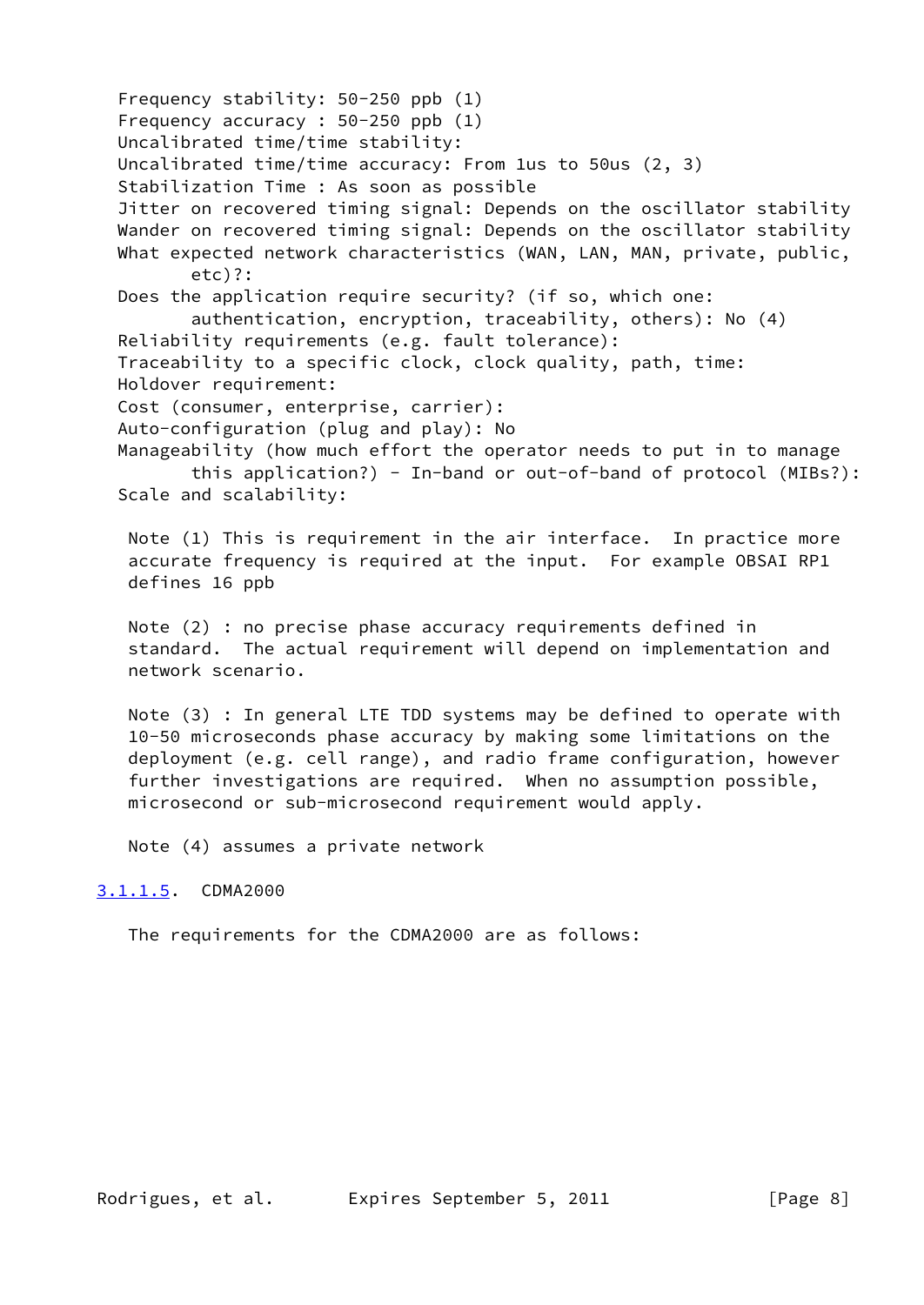## Internet-Draft TICTOC March 2011

<span id="page-9-0"></span> Synchronization Type (e.g. time, frequency or phase): phase alignment Frequency stability: 50-250 ppb (1) Frequency accuracy : 50-250 ppb (1) Uncalibrated time/time stability: Uncalibrated time/time accuracy: The pilot time alignment error should be less than 3us and shall be less than 10us(compared to system time) Stabilization Time : As soon as possible Jitter on recovered timing signal: Depends on the oscillator stability Wander on recovered timing signal: Depends on the oscillator stability What expected network characteristics (WAN, LAN, MAN, private, public, etc)?: Does the application require security? (if so, which one: authentication, encryption, traceability, others): No (2) Reliability requirements (e.g. fault tolerance): Traceability to a specific clock, clock quality, path, time: System Time, synchronous to UTC time (except for leap seconds) and uses the same time origin as GPS time. (3) Holdover requirement: Cost (consumer, enterprise, carrier): Auto-configuration (plug and play): No Manageability (how much effort the operator needs to put in to manage this application?) - In-band or out-of-band of protocol (MIBs?): Scale and scalability: Note (1) This is requirement in the air interface. In practice more accurate frequency is required at the input. For example OBSAI RP1 defines 16 ppb Note (2) assumes a private network Note (3) 3GPP2, C.S0010-B version 2.0, 2004 [3.1.1.6](#page-9-0). TD-SCDMA The requirements for the TD-SCDMA are as follows: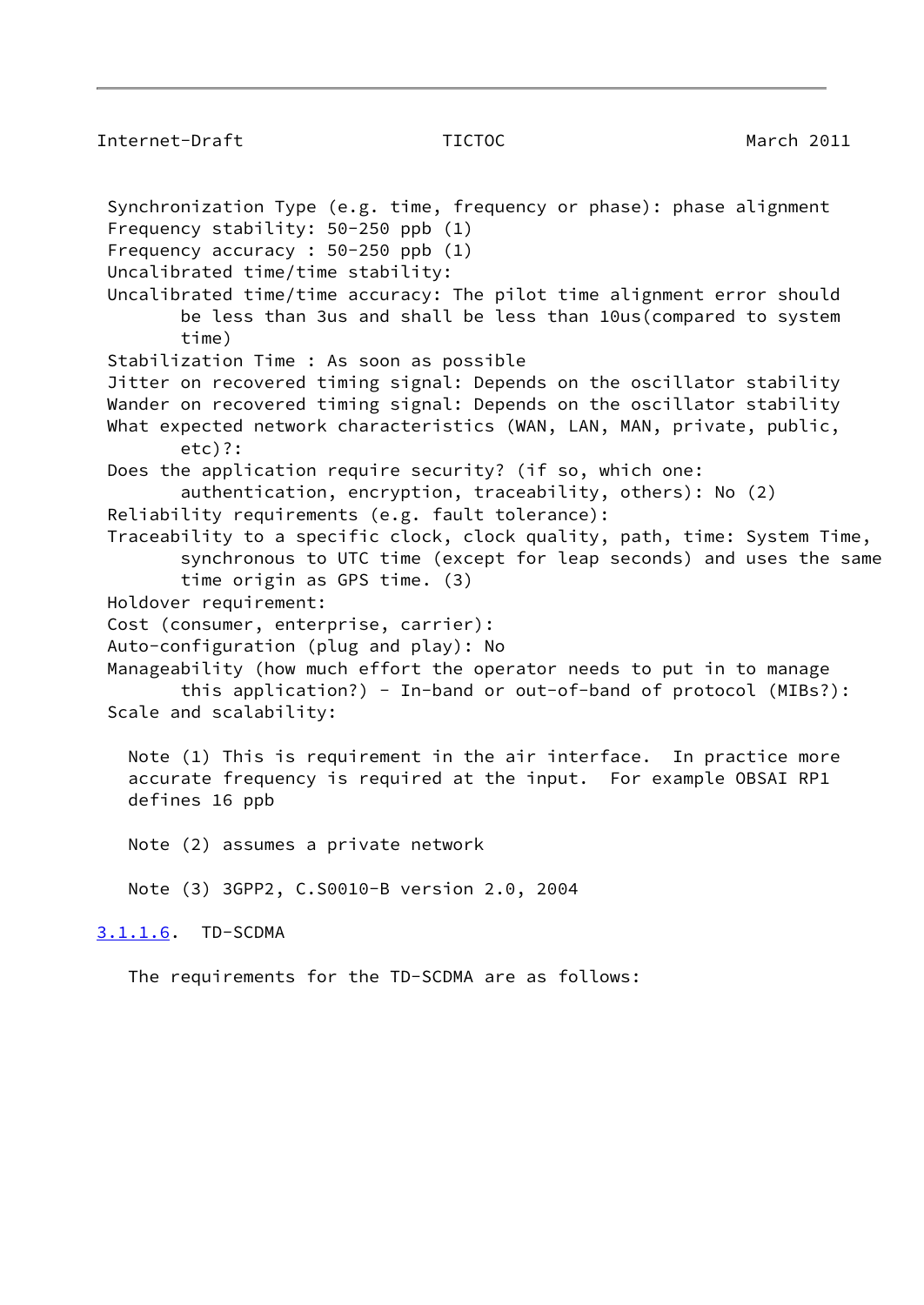<span id="page-10-1"></span><span id="page-10-0"></span>Internet-Draft TICTOC March 2011 Synchronization Type (e.g. time, frequency or phase): phase alignment Frequency stability: 50-250 ppb (1) Frequency accuracy : 50-250 ppb (1) Uncalibrated time/time stability: Uncalibrated time/time accuracy: The phase alignment of neighbouring base stations shall be within 3us Stabilization Time : As soon as possible Jitter on recovered timing signal: Depends on the oscillator stability Wander on recovered timing signal: Depends on the oscillator stability What expected network characteristics (WAN, LAN, MAN, private, public, etc)?: Does the application require security? (if so, which one: authentication, encryption, traceability, others): No (2) Reliability requirements (e.g. fault tolerance): Traceability to a specific clock, clock quality, path, time: Holdover requirement: Cost (consumer, enterprise, carrier): Auto-configuration (plug and play): No Manageability (how much effort the operator needs to put in to manage this application?) - In-band or out-of-band of protocol (MIBs?): Scale and scalability: Note (1) This is requirement in the air interface. In practice more accurate frequency is required at the input. For example OBSAI RP1 defines 16 ppb Note (2) assumes a private network [3.1.2](#page-10-0). Cellular Backhaul Requirements Summary Based on the sections above, the following can be summarized for the cellular backhaul applications. Two families of technologies can be identified: o Those only requiring the recovery of an accurate and stable frequency synchronization signal as a reference for the radio signal (e.g. GSM, UMTS FDD, LTE FDD). In this case the requirement ranges between 15 ppb (Wimax) and 250 ppb (UMTS Home Base Stations). This requirement is applicable on the air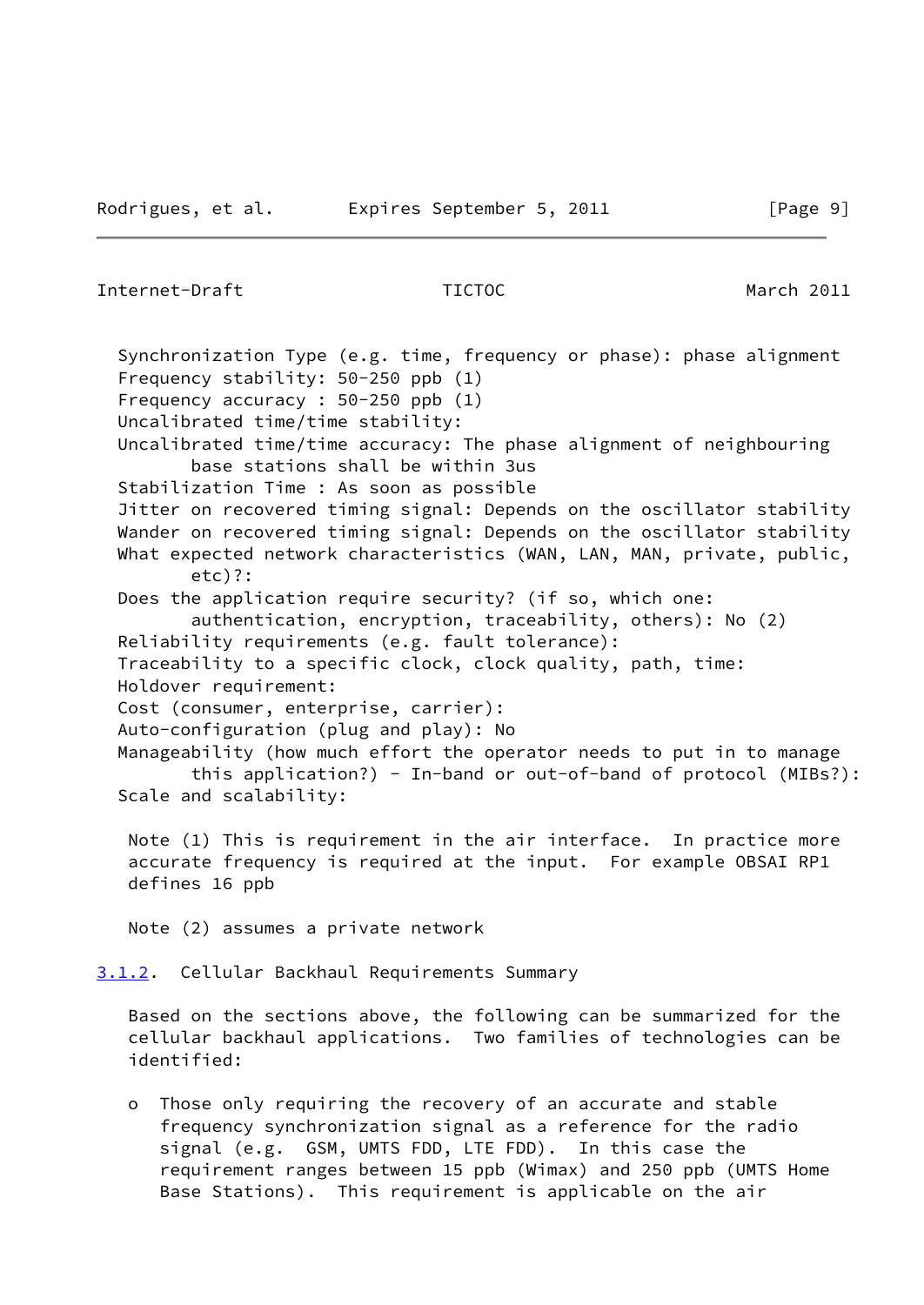interface. In practice more accurate frequency on the long term is required at the input of the Base Stations (e.g. 16 ppb might be required for applications operating with 50 ppb)

 o Mobile technologies that in addition to frequency synchronization, also need phase synchronization. This is the case for the TDD technologies such as UMTS TDD. The requirement in this case ranges between 2.5 microseconds (phase error between Base Stations) to several tens of microseconds that could be sufficient

| Rodrigues, et al. | Expires September 5, 2011 | [Page 10] |
|-------------------|---------------------------|-----------|
|-------------------|---------------------------|-----------|

## <span id="page-11-1"></span>Internet-Draft TICTOC March 2011

 for some LTE TDD configurations. There is also a case (CDMA2000) that in addition to phase synchronization also requires the distribution of accurate time of day (3 microseconds max error during normal operation).

## <span id="page-11-0"></span>[3.2](#page-11-0). Circuit Emulation

 The PWE3 WG has produced three techniques for emulating traditional low-rate (E1, T1, E3, T3) TDM services over PSNs, namely SAToP [\[RFC4553](https://datatracker.ietf.org/doc/pdf/rfc4553)], CESoPSN [[RFC5086\]](https://datatracker.ietf.org/doc/pdf/rfc5086), and TDMoIP [\[RFC5087](https://datatracker.ietf.org/doc/pdf/rfc5087)]. The Network Synchronization reference model and deployment scenarios for emulation of TDM services have been described in [\[RFC4197](https://datatracker.ietf.org/doc/pdf/rfc4197)], Section 4.3. The major technical challenge for TDM pseudowires is the accuracy of its clock recovery.

 TDM network standards for timing accuracy and stability are extremely demanding. These requirements are not capriciously dictated by standards bodies, rather they are critical to the proper functioning of a high-speed TDM network. Consider a TDM receiver utilizing its own clock when converting the physical signal back into a bit-stream. If the receive clock runs at precisely the same rate as the source clock, then the receiver need only determine the optimal sampling phase. However, with any mismatch of clock rates, no matter how small, bit slips will eventually occur. For example, if the receive clock is slower than the source clock by one part per million (ppm), then the receiver will output 999,999 bits for every 1,000,000 bits sent, thus deleting one bit. Similarly, if the receive clock is faster than the source clock by one part per billion (ppb), the receiver will insert a spurious bit every billion bits. One bit slip every million bits may seem acceptable at first glance, but translates to a catastrophic two errors per second for a 2 Mb/s E1 signal. ITU-T recommendations permit a few bit slips per day for a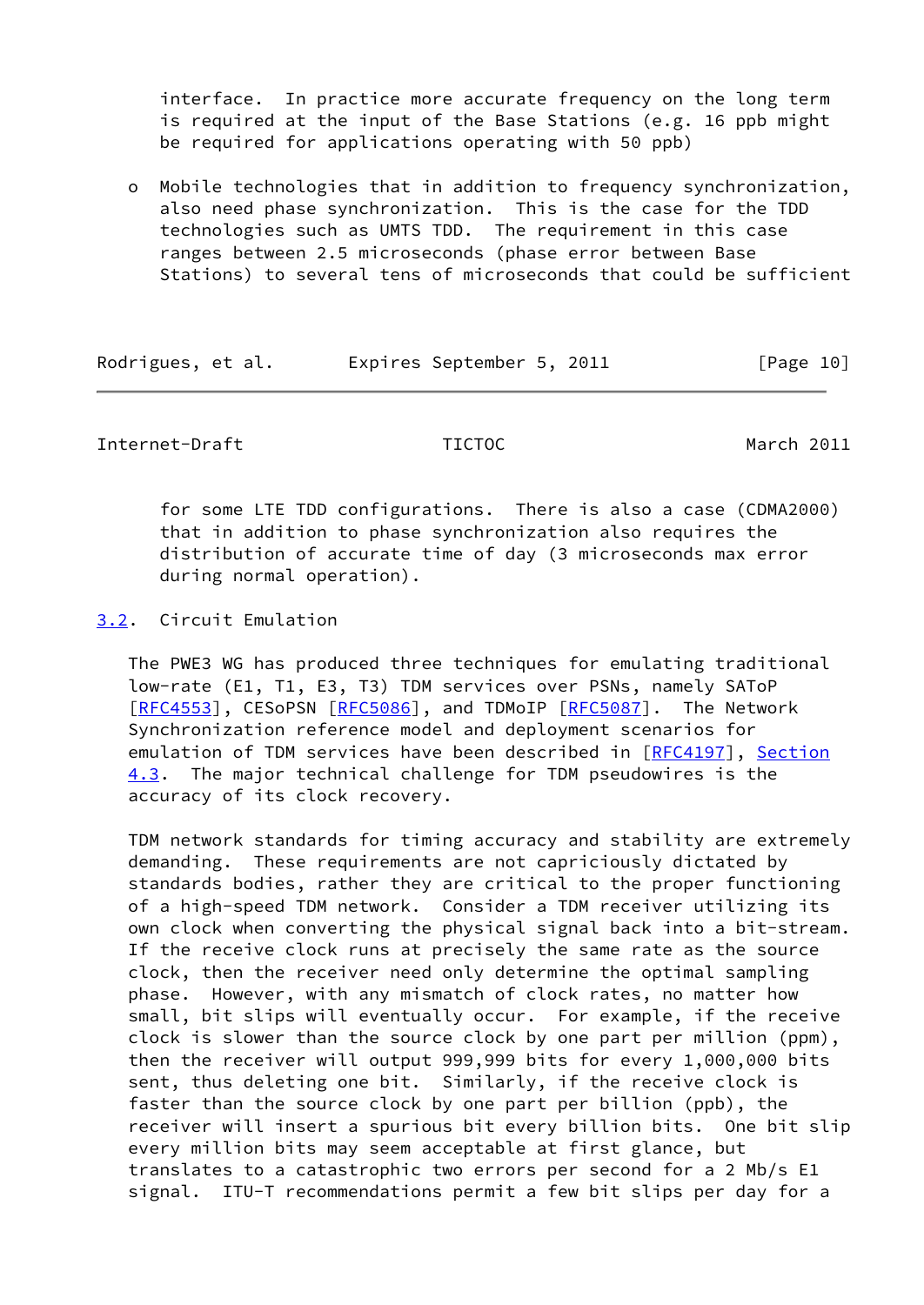low-rate 64 kb/s channel, but strive to prohibit bit slips entirely for higher-rate TDM signals.

<span id="page-12-0"></span>[3.2.1](#page-12-0). Circuit Emulation Requirements

The requirements for the Circuit Emulation are as follows:

Rodrigues, et al. Expires September 5, 2011 [Page 11]

<span id="page-12-2"></span>Internet-Draft TICTOC March 2011

 Synchronization Type (e.g. time, frequency or phase): frequency Frequency stability: NA Frequency accuracy : NA Uncalibrated time/time stability: NA Uncalibrated time/time accuracy: NA Stabilization Time : Jitter on recovered timing signal: G.8261/G.823/G.824 Wander on recovered timing signal: G.8261/G.823/G.824 What expected network characteristics (WAN, LAN, MAN, private, public, etc)?: Does the application require security? (if so, which one: authentication, encryption, traceability, others): No Reliability requirements (e.g. fault tolerance): NA Traceability to a specific clock, clock quality, path, time: Holdover requirement: Yes Cost (consumer, enterprise, carrier): Auto-configuration (plug and play): No Manageability (how much effort the operator needs to put in to manage this application?) - In-band or out-of-band of protocol (MIBs?): Scale and scalability:

<span id="page-12-1"></span>[3.2.2](#page-12-1). Circuit Emulation Requirements Summary

 The Circuit Emulation application requires the receiver to recover the same long term frequency accuracy as the original TDM signal.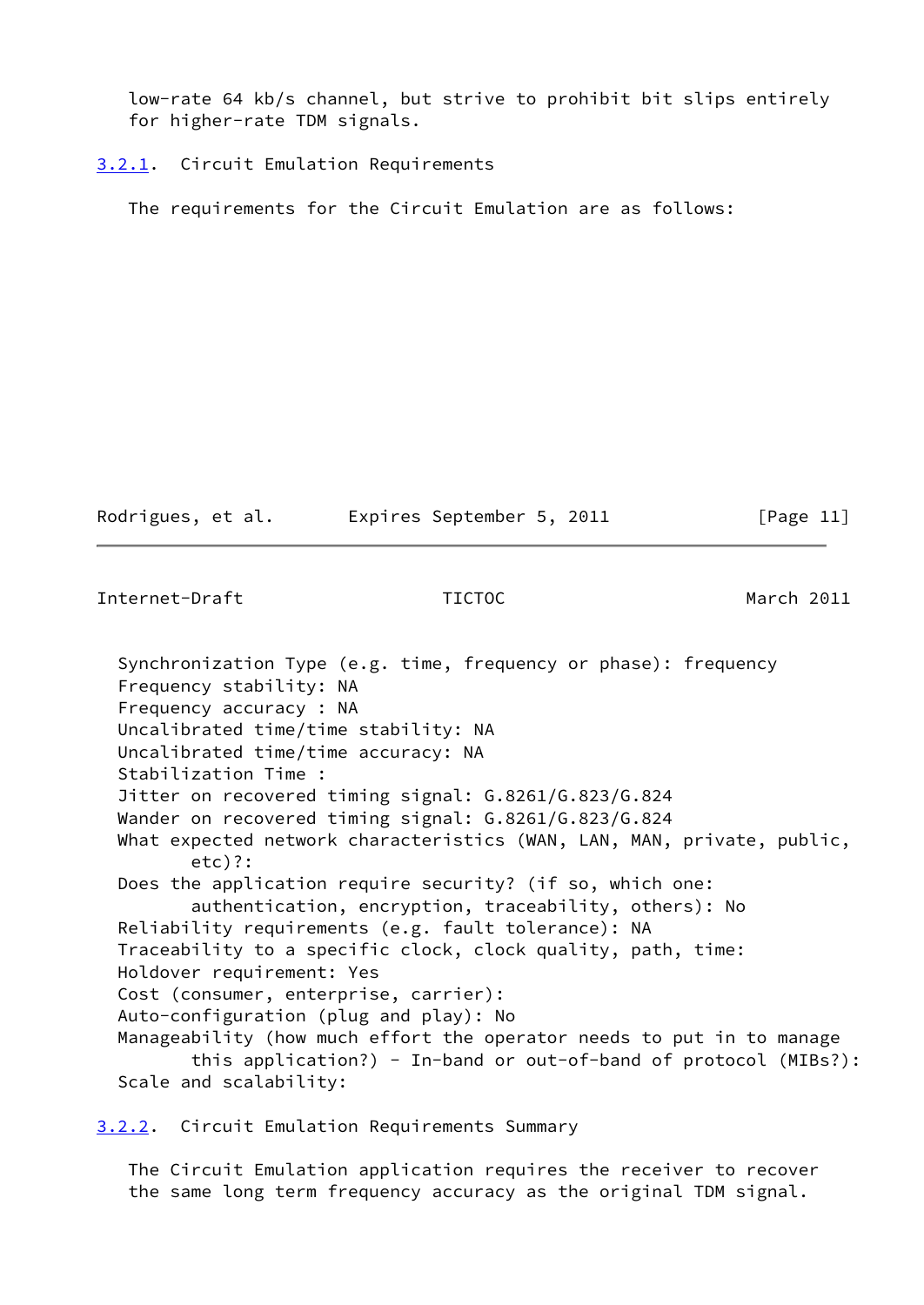The phase noise (jitter and wander) of the recovered signal has to be limited according to the relevant ITU-T recommendation (e.g. G.823). There are no requirements on phase or time synchronization in this case.

<span id="page-13-0"></span>[3.3](#page-13-0). Test and Measurement

 Note: The application information and the requirements for this section was provided by the LXI Consortium Technical Committee.

 In the test and measurement sector there is a desire to move from special purpose communications infrastructure with calibrated wiring run back to a centralize controller, to a distributed system, in which instructions are distributed in advance to be executed at a predetermined time, and in which measurements are taken remotely and communicated back to a common point for later correlation and analysis.

 Test and Measurement (T&M) is a very diverse industry and as would be expected, requirements vary widely with the application. However the vast majority of the newer instruments and systems make use of LAN technology and many have a connection to the local enterprise network for data transfer, or monitoring and control.

| Expires September 5, 2011<br>[Page 12] | Rodrigues, et al. |  |  |  |  |  |  |  |  |
|----------------------------------------|-------------------|--|--|--|--|--|--|--|--|
|----------------------------------------|-------------------|--|--|--|--|--|--|--|--|

Internet-Draft TICTOC March 2011

 Because of the increasingly heavy use of LAN technology in T&M instruments and systems, we are dependent on the availability of network infrastructure, e.g. bridges, and low level silicon, e.g. PHYs and PHY/MAC, that supports not only T&M connectivity (data transport) but increasingly timing and frequency transfer support as well.

 Furthermore T&M is going to require this support not only for the existing 10/100/1000 BaseT technology but on the newer high throughput LAN technology under development. While most instruments produce data at modest rates, many can source or sink data at rates well in excess of 40Gsamples/s. In addition, the time and phase coherence requirements on the data transport, e.g. LAN, typically are tighter on the high data rate instruments.

 The other major headache in the use of LAN in T&M is latency and jitter because it compromises the determinism needed for some applications. One of the promises of LAN-based precise time is that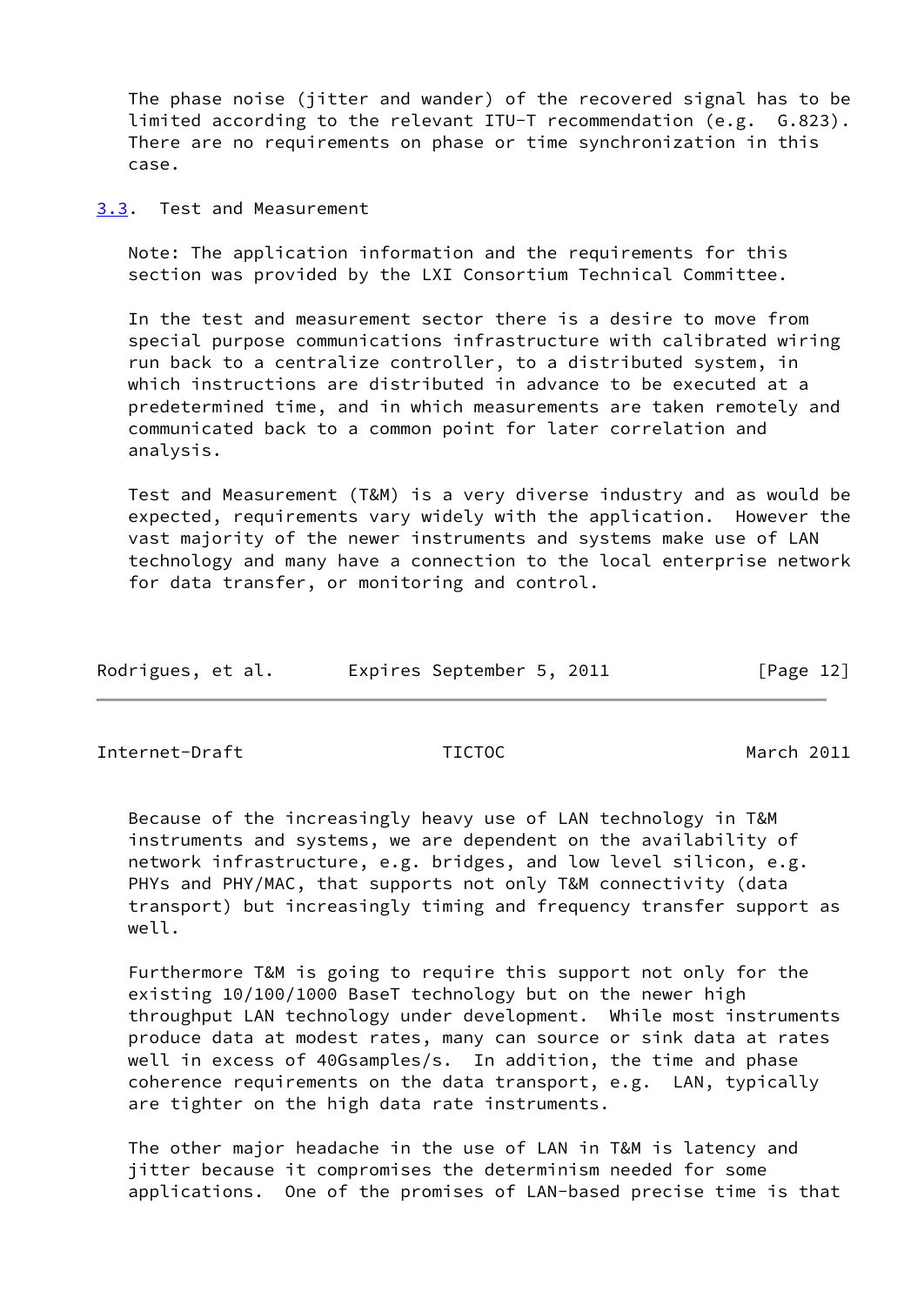in many circumstances precise time can be used to overcome latency issues. For example, for many data acquisition applications the ability to precisely and accurately timestamp data at the collection point makes LAN latency and jitter a non-issue.

 Many T&M applications are localized, often to a bench or rack of equipment. The LAN will be local and private although there is often a connection to the local enterprise network. It is not uncommon in such applications to include a rubidium oscillator to provide a phase-coherent stable frequency source to critical instrumentation such as counters, scopes, signal generators and analyzers. In many cases the LAN, in principle, could fill the frequency distribution role if the LAN technology supported it. In these systems time transfer is becoming important first for timestamping data to facilitate data management and post acquisition processing, and in some cases as part of the control structure. The precise time specifications vary from milliseconds for general applications to nanoseconds for the most critical.

 There is an important class of applications where time, and sometimes frequency traceable to international standards is required, generally due to regulatory issues, e.g. testing of medical, safety critical or military devices. The ability to deliver traceable time and frequency over the network to the enterprise would be a big help in these applications.

 There are also T&M applications that are widely distributed due to the nature of the device or system being measured. Environmental measurement systems, surveillance, SCADA systems, and the telecommunication system itself are examples. Timestamping data is

Rodrigues, et al. Expires September 5, 2011 [Page 13]

### <span id="page-14-1"></span>Internet-Draft TICTOC March 2011

 an essential requirement to overcome the communication latency and jitter issues. The specific timing requirements clearly cover a wide range. Environmental and SCADA is typically a ms. However to really instrument a telecom system will require timing at least on the order of a packet length or better. Even more extreme are timing for RF test ranges (which can cover several miles), long-baseline interferometry, and RF surveillance where the time accuracy must be on the order of ns. In some cases public networks will be used if the time distribution is adequate.

<span id="page-14-0"></span>[3.3.1](#page-14-0). Test and Measurement Requirements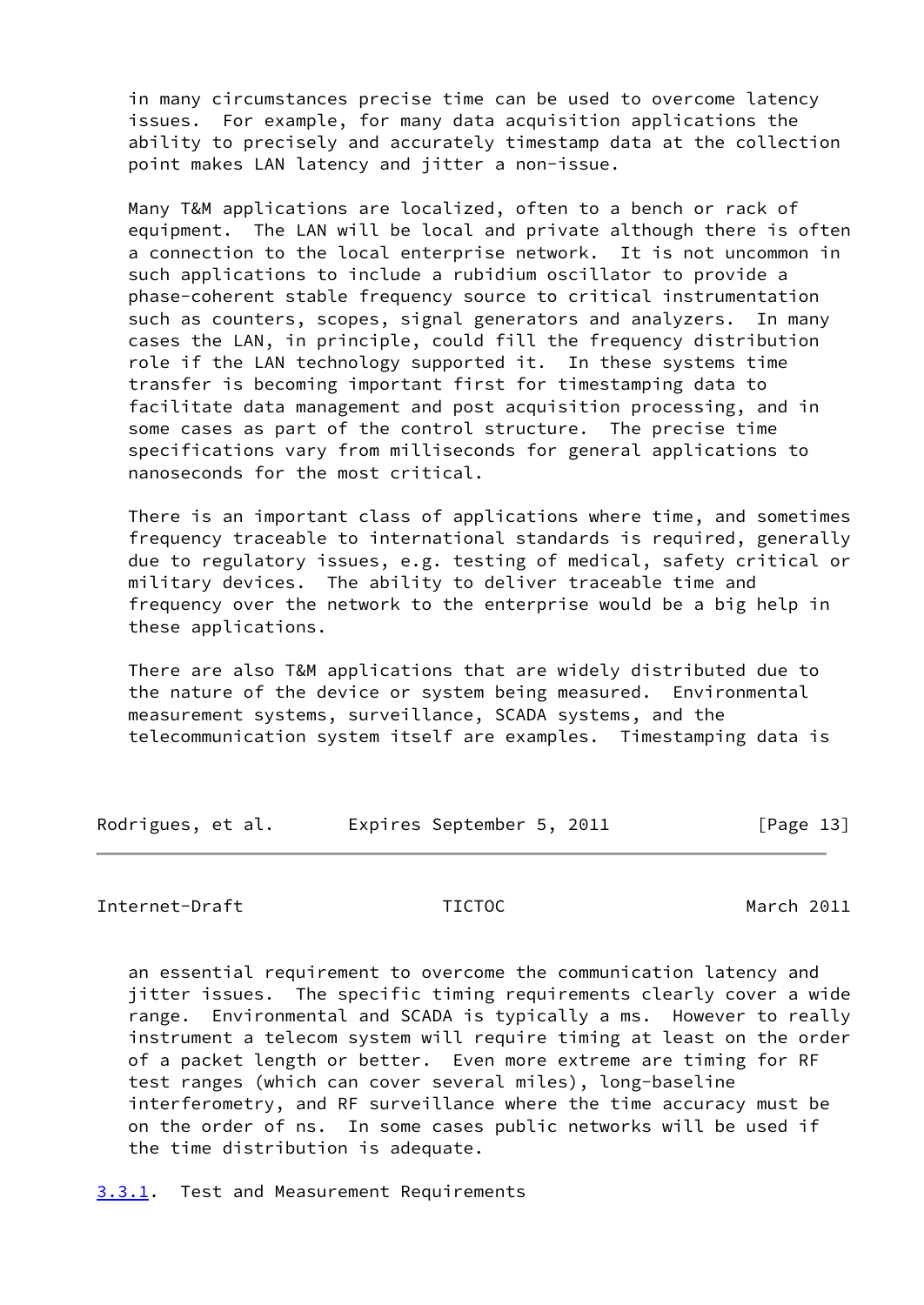The requirements for the Test and Measurement are summarized in this section. Where appropriate both the low and high end of the requirements spectrum are given to illustrate the breadth of requirements for the application areas discussed. Note that typically the applications with the most demanding requirements are also the high dollar value applications and in many cases the most critical in terms of the cost of failure, e.g. failure of a surveillance system, monitoring of telecommunications, military test systems where either the operational cost of downtime or the cost of the device being tested is high.

The requirements for the Test and Measurement are as follows:

- Synchronization Type (e.g. time, frequency or phase): Time: ms to ns high value applications will open up as this spec improves. Frequency: part in 10^9 minimum, 10^11 desirable and with the lowest phase noise obtainable for critical applications.
- Frequency stability: When applicable (high end RF) the lowest phase noise possible in the short term, long term consistent with accuracy and calibration intervals- better than 1 ppm/year desirable.
- Frequency accuracy : Generally consistency across the system is more important than absolute accuracy. For calibration applications at least 1ppm.
- Uncalibrated time/time stability: Short term from fractional ms to ns or better. Long term comparable to GPS distributed time .

 Uncalibrated time/time accuracy: Usually self-consistency requirements are tighter: ms to ns system wide. Absolute accuracy (traceable) is probably ms to 100 ns.

 Stabilization Time : Not usually important. Many times critical instruments themselves need minutes to hours to stabilize. However stabilization times greater than a few minutes will reduce the number of practical wide-area applications. Jitter on recovered timing signal: In the most critical applications,

| Rodrigues, et al. | Expires September 5, 2011 |  | [Page 14] |
|-------------------|---------------------------|--|-----------|
|-------------------|---------------------------|--|-----------|

Internet-Draft TICTOC March 2011

 the lowest phase noise achievable, in terms of TIE less than the stability requirement.

 Wander on recovered timing signal: Modest for most measurements. For surveillance, long baseline, and similar less than the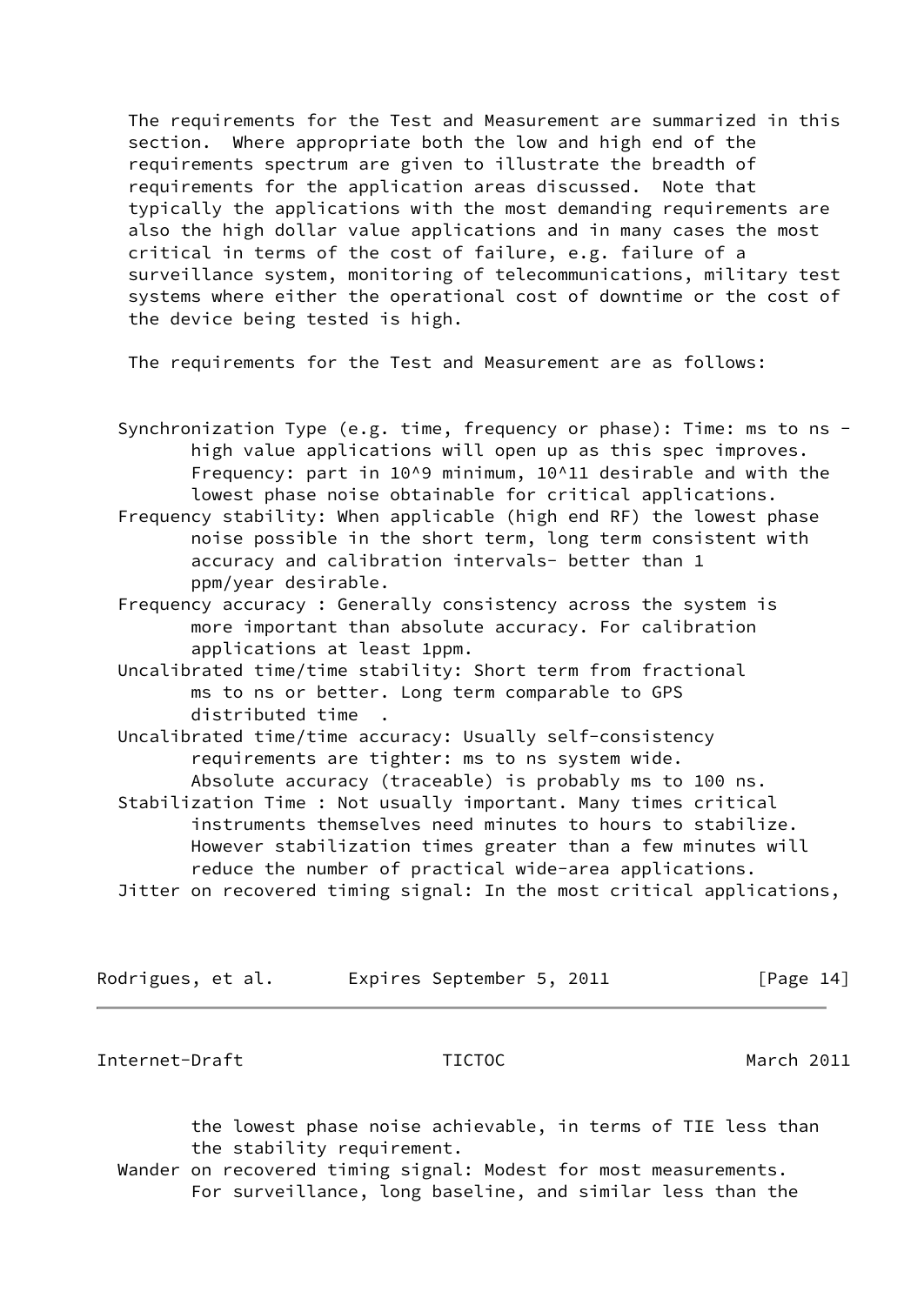required stability over the duration of the test.

- What expected network characteristics (WAN, LAN, MAN, private, public, etc)?: Most are private or enterprise LAN. Large scale applications will benefit from using the public telecommunications networks.
- Does the application require security? (if so, which one: authentication, encryption, traceability, others): To date timing security requirements have been rare with the possible exception of measurement systems with legal requirements. Data security is more important when the public networks are involved.
- Reliability requirements (e.g. fault tolerance): Has not been an issue to date in most systems.
- Traceability to a specific clock, clock quality, path, time: Traceability to a path means that if there is on-path support we want to trace the path. Can also help to avoid time loops. Traceability is needed to establish NIST traceability. T&M will expect that public networks solve the timing loop problem. T&M end systems are typically strictly hierarchical networks without multiple paths.
- Holdover requirement: Has not been an issue to date- but as T&M increasingly is integrated into operational systems it will become more important. Telecom requirements are probably sufficient.
- Cost (consumer, enterprise, carrier): In most T&M systems component cost is very important. In many, operational cost is important.
- Auto-configuration (plug and play): Very important. T&M customers to date would prefer to avoid any network related configuration.
- Manageability (how much effort the operator needs to put in to manage this application?) - In-band or out-of-band of protocol (MIBs?): As little as possible operator interaction. However visibility into system performance, including timing, is very important both operationally and during debug and commissioning.
- Scale and scalability: T&M systems range from small systems with perhaps 2 or 3 instruments to large scale data acquisition with thousands of end devices. The physical scale of T&M systems varies widely from a few instruments on a bench to a few instruments separated by miles, and from several thousand instruments and sensors concentrated on a local device such as a jet engine to several thousand spread over many miles in environmental monitoring, or monitoring the telecommunications system. In all cases it is very common for these systems to grow as

Rodrigues, et al. Expires September 5, 2011 [Page 15]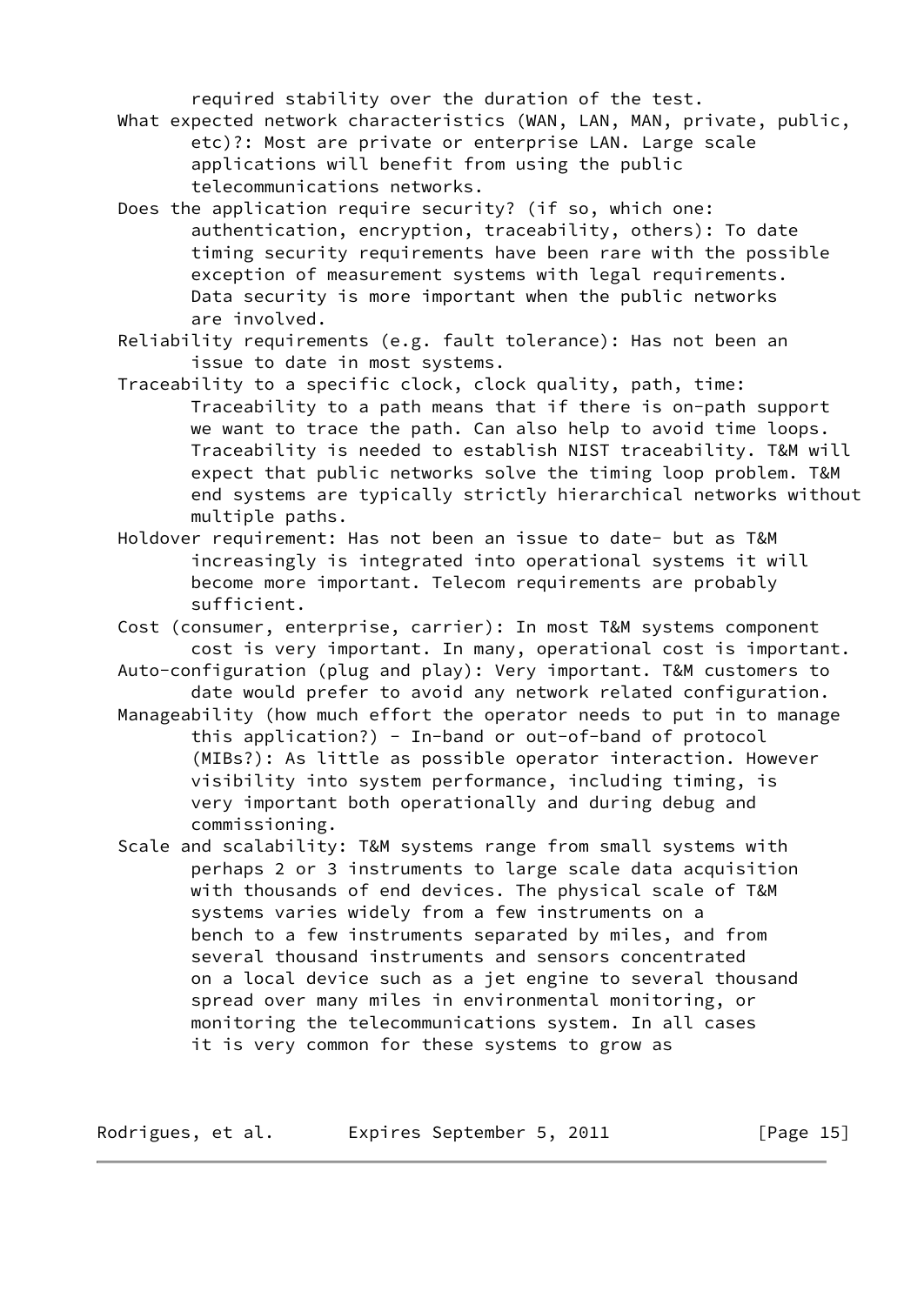<span id="page-17-1"></span> additional test requirements are imposed so scalability is important.

## <span id="page-17-0"></span>[3.4](#page-17-0). Industrial Automation

 In the industrial sector there is a desire to move from special purpose communications infrastructure with calibrated wiring run back to a centralize controller, to a distributed system. One example of this tendency is described below.

 In the printing industry there is a need to control operations in multi-stand printing machines. The paper travels through these machines at a speed of nearly 100 km/h. At these speeds, co ordination error of 1 microsecond between operations taking place at different positions in the machine produces a 0.03mm color offset, which is visible to the naked eye and results in an unacceptable degradation in quality.

<span id="page-17-2"></span>[3.4.1](#page-17-2). Industrial Automation Requirements

 The requirements for the Industrial Automation are summarized as follows.

 Synchronization Type (e.g. time, frequency or phase): Frequency stability: Frequency accuracy : Uncalibrated time/time stability: Uncalibrated time/time accuracy: Stabilization Time : Jitter on recovered timing signal: Wander on recovered timing signal: What expected network characteristics (WAN, LAN, MAN, private, public, etc)?: Does the application require security? (if so, which one: authentication, encryption, traceability, others): Reliability requirements (e.g. fault tolerance): Traceability to a specific clock, clock quality, path, time: Holdover requirement: Cost (consumer, enterprise, carrier): Auto-configuration (plug and play): Manageability (how much effort the operator needs to put in to manage this application?) - In-band or out-of-band of protocol (MIBs?): Scale and scalability: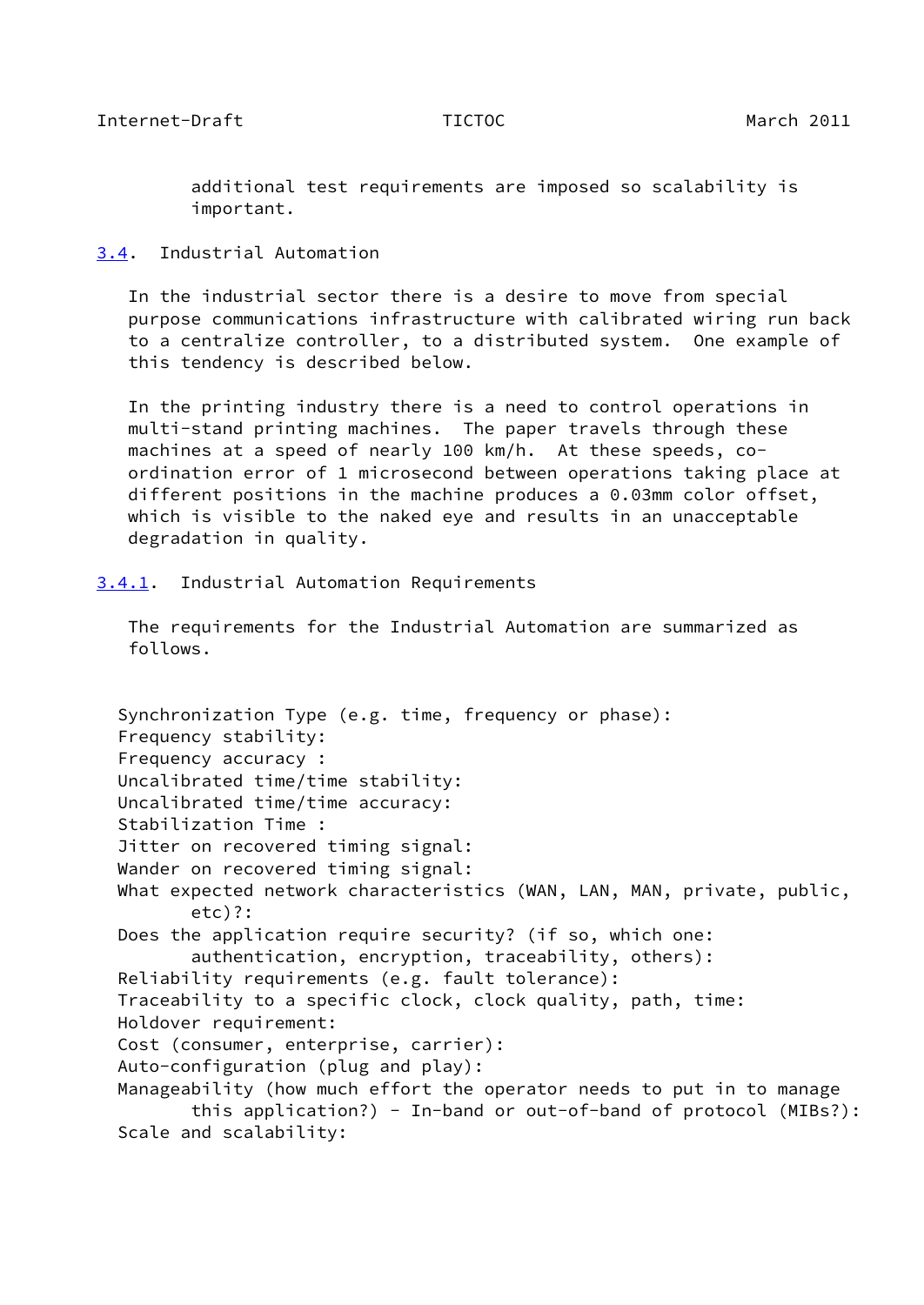<span id="page-18-1"></span>Internet-Draft TICTOC March 2011

## <span id="page-18-0"></span>[3.5](#page-18-0). ToD/ Internet

 General time distribution over the Internet or IP networks, is often called Time of Day or Wall-clock. Most existing use cases are using NTP over the Internet with low precision requirements. However, new applications are arising that require higher precision rates than what is currently available.

 Internet TOD is important to the maintenance of IT infrastructure in an organization. Generally the larger an organization becomes, the more important time synchronization is. Time synchronization is critical for the following: 1. Server and router log file entry time tags 2. "Date modified" attributes for files 3. Chron job scheduling 4. Security protocol with limited time windows for key exchange.

 Server and Router log file time tag accuracy is essential to network diagnostic tools. Such tools are used to determine the root cause of a network failure or security breach. Often it is important to determine the order in which certain events occur amongst a number of network devices. The "Date modified" fields of files may also be part of this type of analysis.

 Often Chron jobs perform operations on files depending on the times in the "Date modified" attributes files. These files might reside on more than one computer or server.

 Many security protocols, such as Kerberos, depend on authentication "tickets" which expire after a short time. This means that an authenticating server gives a ticket to a client, which the client can send to another server for some service which requires authentication. The time limit is intended to reduce the threat of the "Man in the middle attack." To work the two servers need to have clocks synchronized to a time error which is smaller than the ticket time out period. To increase security there is a desire to reduce the ticket time interval. As the time interval becomes shorter the need for server clock agreement is increased. The trend over time is to reduce the ticket time out period.

<span id="page-18-2"></span>[3.5.1](#page-18-2). ToD/Internet Requirements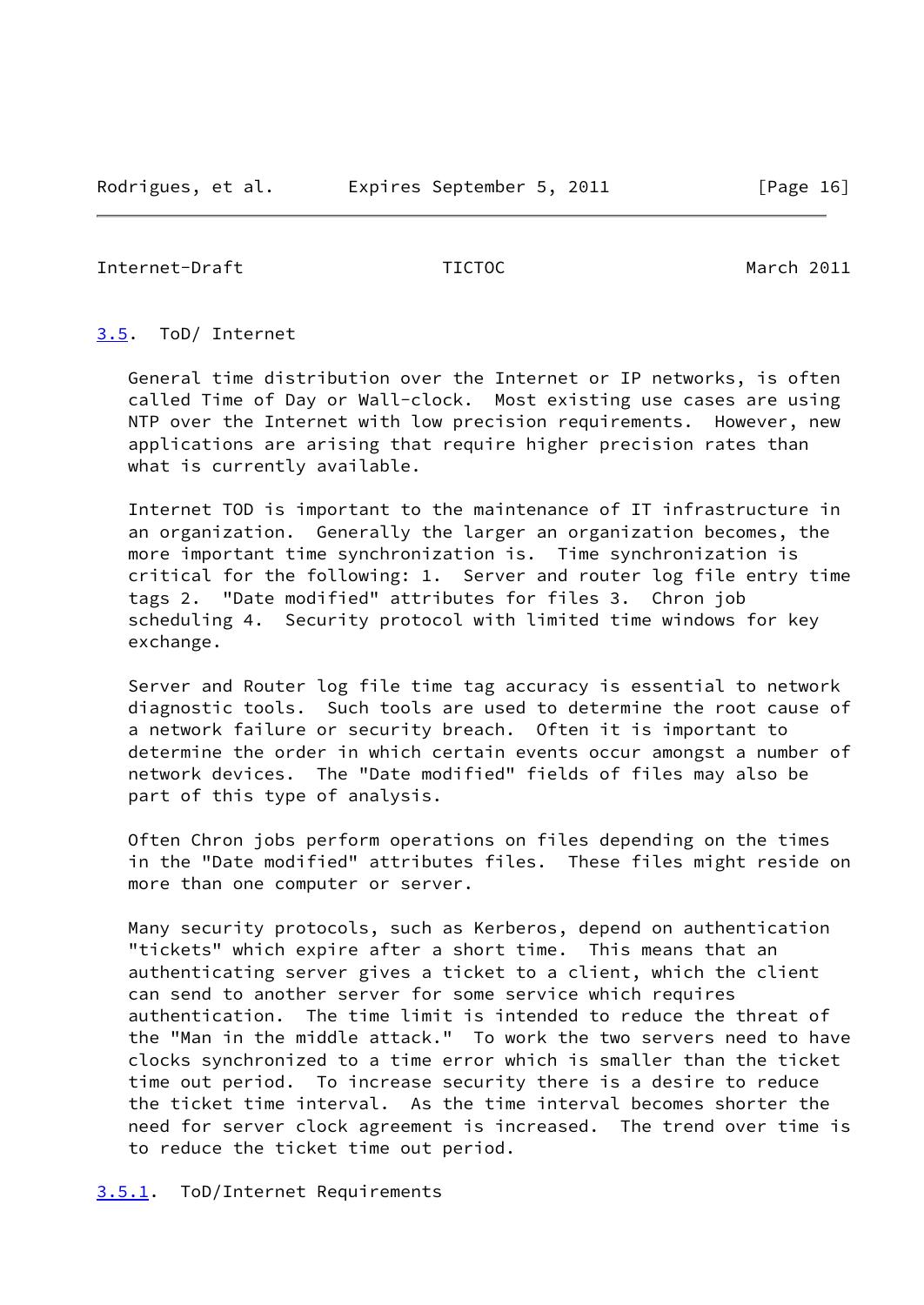The requirements for the ToD/Internet are summarized as follows:

Rodrigues, et al. Expires September 5, 2011 [Page 17]

<span id="page-19-1"></span>Internet-Draft TICTOC March 2011

 Synchronization Type (e.g. time, frequency or phase): time Frequency stability: no requirement Frequency accuracy : no requirement Uncalibrated time/time stability: no requirement Uncalibrated time/time accuracy: 10 ms Stabilization Time : 1 hour Jitter on recovered timing signal: 100 ms Wander on recovered timing signal: 10 ms What expected network characteristics (WAN, LAN, MAN, private, public, etc)?: All network types Does the application require security? (if so, which one: authentication, encryption, traceability, others): Authentication sometimes used Reliability requirements (e.g. fault tolerance): high availability. Clients must see multiple servers Traceability to a specific clock, clock quality, path, time: Not important Holdover requirement: 1 hour to 1 year. Depends on server redundancy architecture Cost (consumer, enterprise, carrier): 0 - \$10,000 USD (1) Auto-configuration (plug and play): Manageability (how much effort the operator needs to put in to manage this application?) - In-band or out-of-band of protocol (MIBs?): 30-90 minutes to configure a new server, 5 minutes to configure a new client. Almost no management after initial deployment. Scale and scalability: system must cover entire IT infrastructure of organization. Any 1 server will cover 1 building or campus.

 (1) The free option implies pointing all clients at ntp servers available on the public internet.

<span id="page-19-0"></span>[3.6](#page-19-0). Networking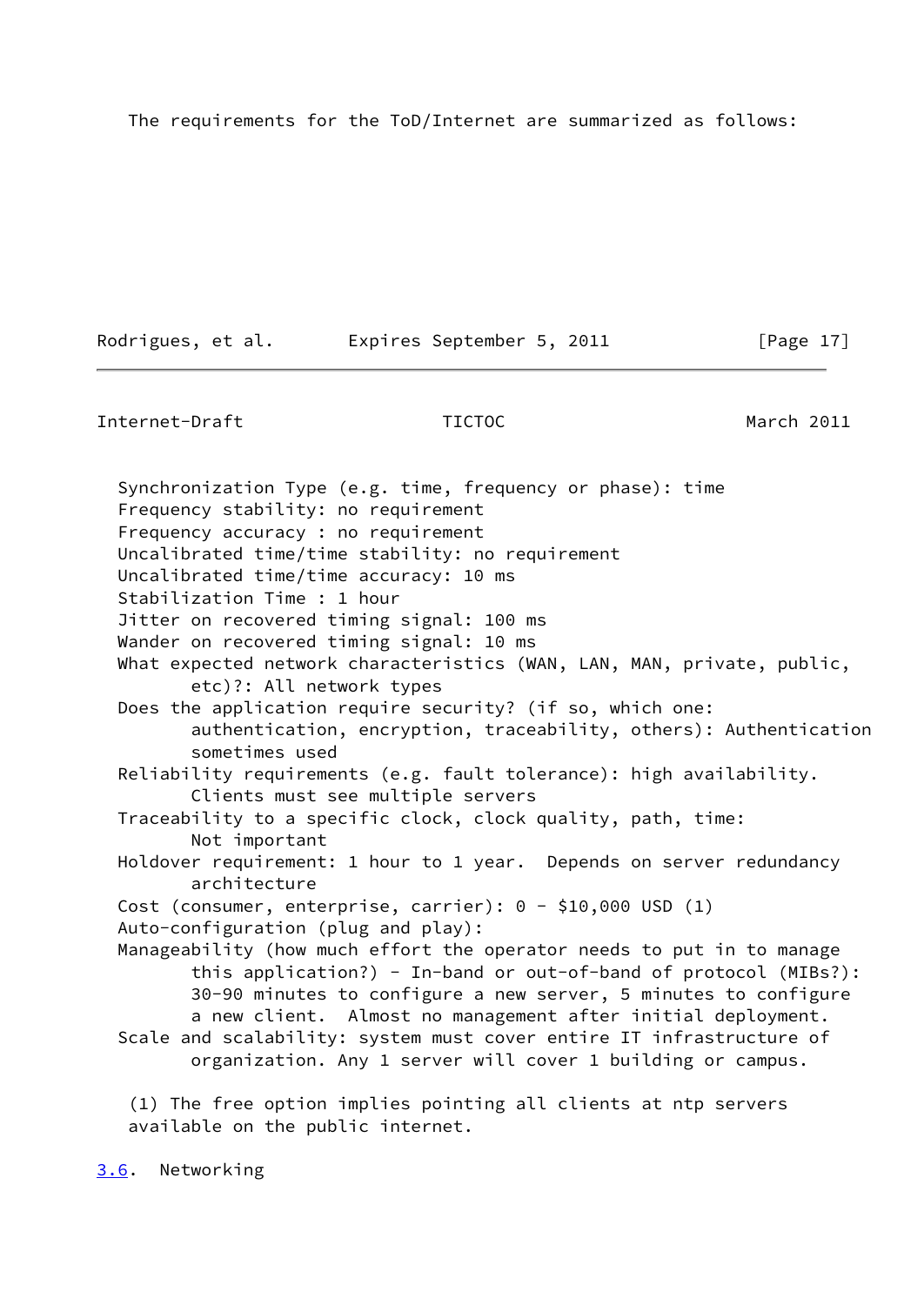Editor's note: need more info on this application.

### <span id="page-20-0"></span>[3.6.1](#page-20-0). Networking SLA Requirements

The requirements for the Networking SLA are summarized as follows:

Rodrigues, et al. Expires September 5, 2011 [Page 18]

<span id="page-20-2"></span>Internet-Draft TICTOC March 2011

 Synchronization Type (e.g. time, frequency or phase): Frequency stability: Frequency accuracy : Uncalibrated time/time stability: Uncalibrated time/time accuracy: Stabilization Time : Jitter on recovered timing signal: Wander on recovered timing signal: What expected network characteristics (WAN, LAN, MAN, private, public, etc)?: Does the application require security? (if so, which one: authentication, encryption, traceability, others): Reliability requirements (e.g. fault tolerance): Traceability to a specific clock, clock quality, path, time: Holdover requirement: Cost (consumer, enterprise, carrier): Auto-configuration (plug and play): Manageability (how much effort the operator needs to put in to manage this application?) - In-band or out-of-band of protocol (MIBs?): Scale and scalability:

<span id="page-20-1"></span>[3.6.2](#page-20-1). Networking CDR Requirements

The requirements for the Network CDR are summarized as follows: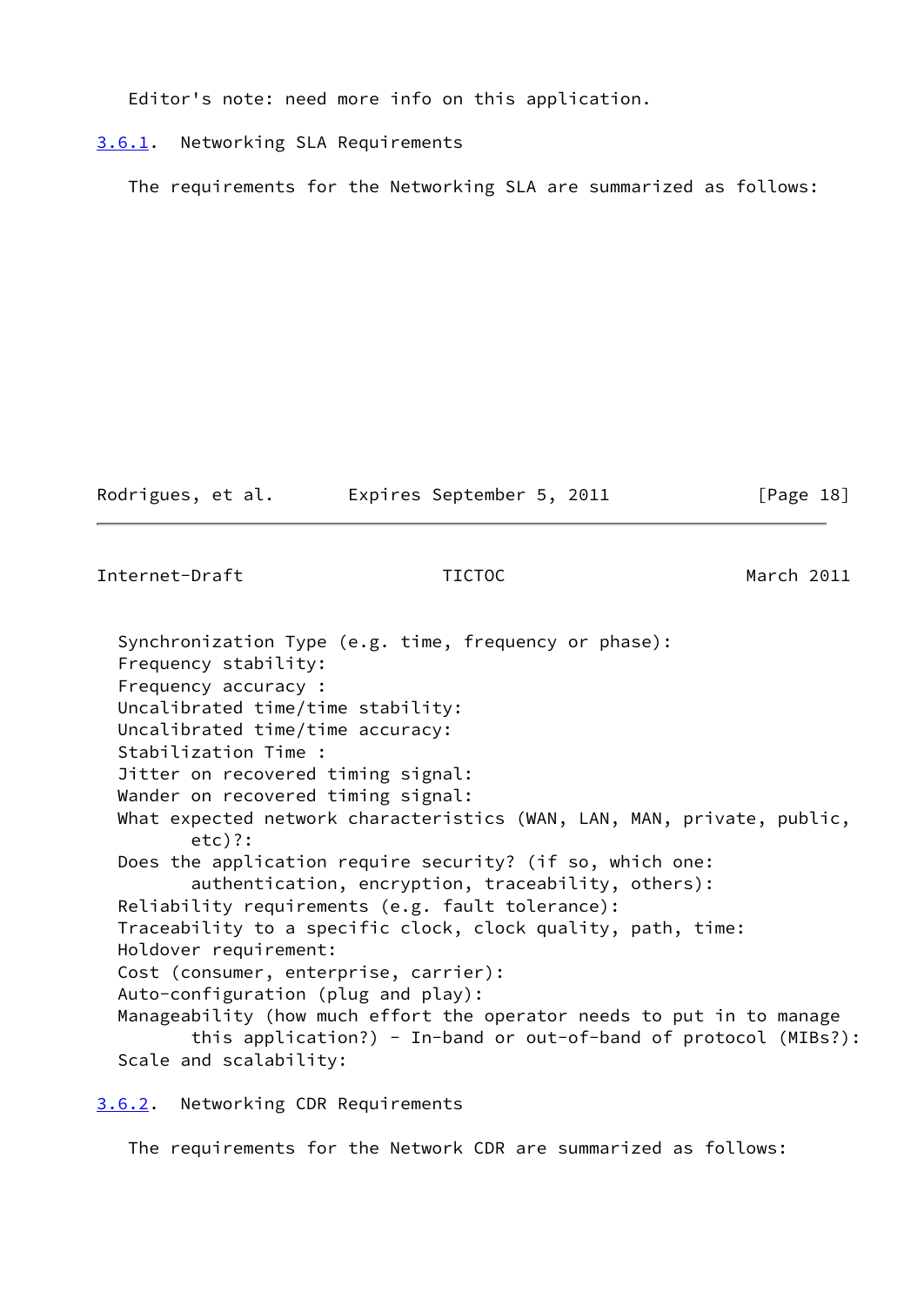Synchronization Type (e.g. time, frequency or phase): Frequency stability: Frequency accuracy : Uncalibrated time/time stability: Uncalibrated time/time accuracy: Stabilization Time : Jitter on recovered timing signal: Wander on recovered timing signal: What expected network characteristics (WAN, LAN, MAN, private, public, etc)?: Does the application require security? (if so, which one: authentication, encryption, traceability, others): Reliability requirements (e.g. fault tolerance): Traceability to a specific clock, clock quality, path, time: Holdover requirement: Cost (consumer, enterprise, carrier): Auto-configuration (plug and play): Manageability (how much effort the operator needs to put in to manage this application?) - In-band or out-of-band of protocol (MIBs?): Scale and scalability:

| Rodrigues, et al. | Expires September 5, 2011 | [Page 19] |
|-------------------|---------------------------|-----------|
|-------------------|---------------------------|-----------|

<span id="page-21-1"></span>Internet-Draft TICTOC March 2011

<span id="page-21-0"></span>[3.7](#page-21-0). Legal Uses of Time

With legal uses of time is meant the cases where high precision wall clock is needed, just as in the ToD case, but with where the time source is traceable to UTC in a secure manner, i.e. through a certificate chain. It's also important for the legal-time case that the certificate chain is set-up so that it provides for an audit trail, where the ToD provided at any given moment can be traced to a known source or standard (i.e. a national timescale or time laboratory). One typical application that would benefit from high accuracy legal time is event correlation in computer systems logs, and similar applications.

<span id="page-21-2"></span>[3.7.1](#page-21-2). Legal Uses of Time Requirements

 There are timing applications for which accuracy and other characteristics are legally mandated, such as:

o Pay-by-time services (e.g., parking meters, taxicab meters, coin-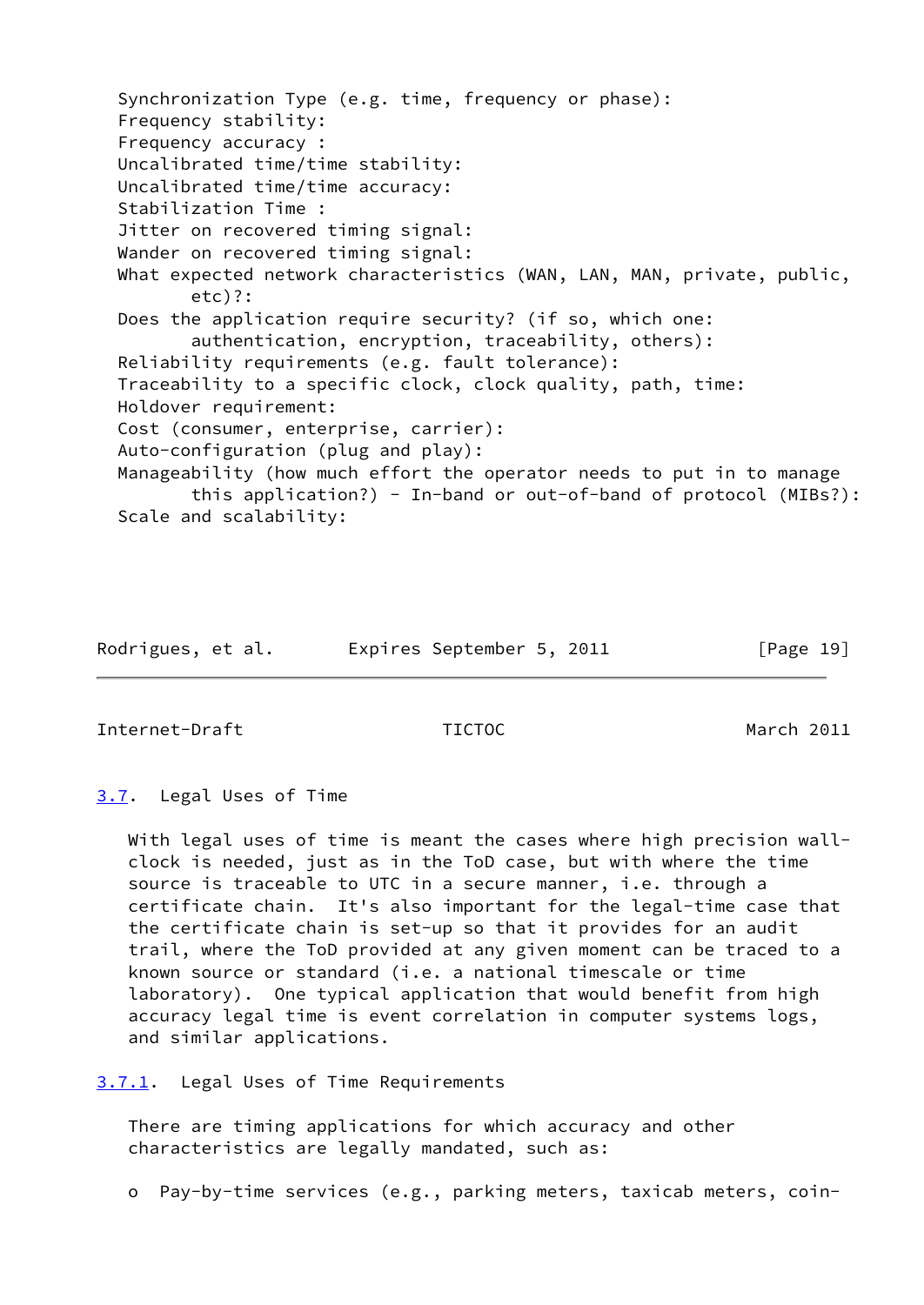operated laundries),

- o First-arrival succeeds applications (e.g., races, stock-market exchanges),
- o Devices that require accurate frequency for calibration (e.g., police radar, RF broadcast).

 For such applications the legal requirements usually dictate both precision and accuracy, and frequently also traceability and security considerations. There also may be requirements for keeping of logs for some amount of time, for certification of correct operation by qualified personnel, and specification of the national timing standard to be used.

 Due to the large number of disparate applications covered by legal uses of time, it is not useful to attempt to codify all the possible requirements in a table, however, the following is a typical subset of requirements.

| Rodrigues, et al. |  | Expires September 5, 2011 |  | [Page 20] |
|-------------------|--|---------------------------|--|-----------|
|                   |  |                           |  |           |

## <span id="page-22-0"></span>Internet-Draft TICTOC March 2011

 Synchronization Type (e.g. time, frequency or phase): usually time, some frequency Frequency stability: Frequency accuracy : 100 ppm Uncalibrated time/time stability: Uncalibrated time/time accuracy: from 10s of ms to better than 1 second Stabilization Time : Jitter on recovered timing signal: Wander on recovered timing signal: What expected network characteristics (WAN, LAN, MAN, private, public, etc)?: private well-engineered IP networks, public Internet Does the application require security? (if so, which one: definitely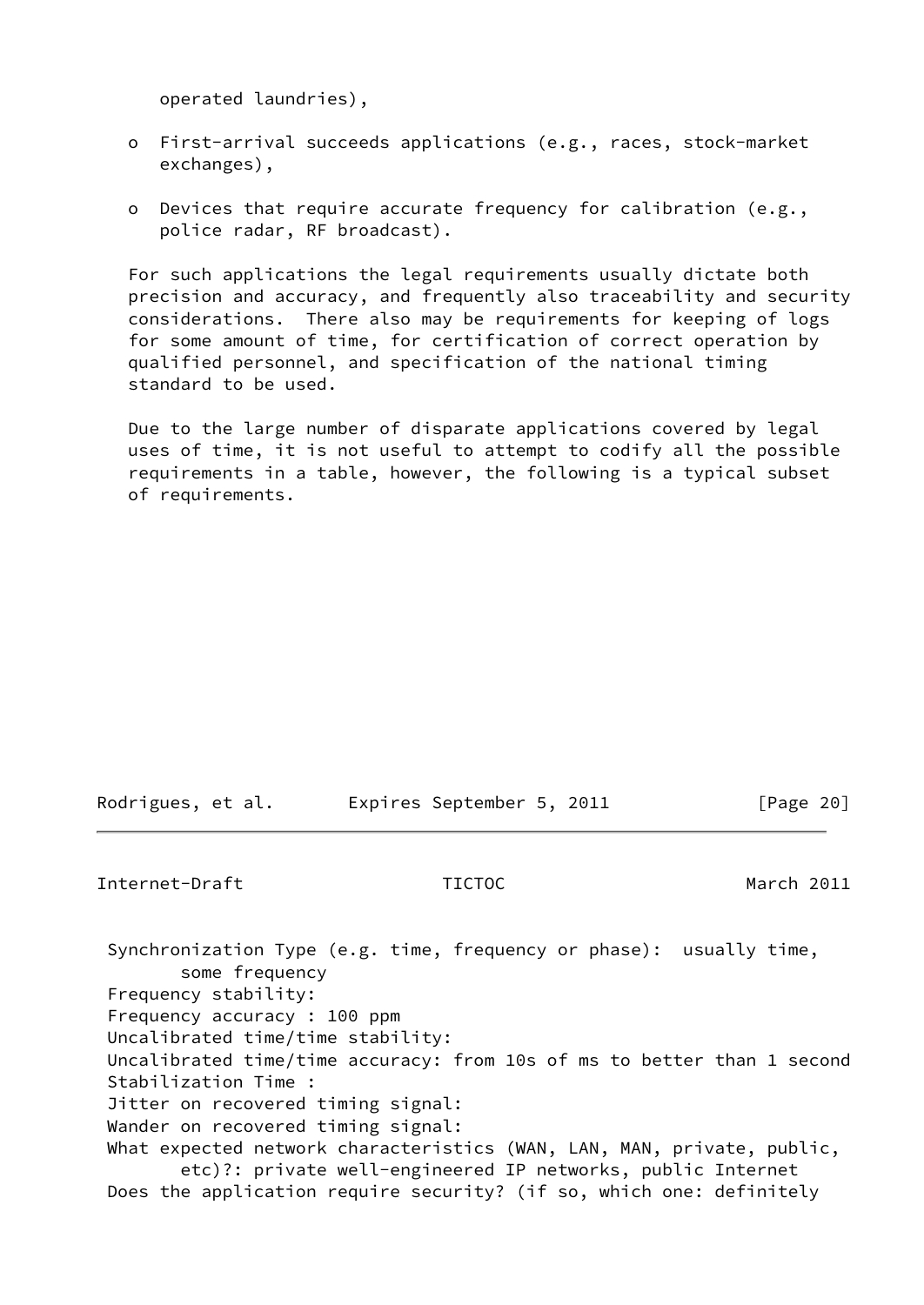authentication, encryption, traceability, others): Reliability requirements (e.g. fault tolerance): Yes, but not always specified Traceability to a specific clock, clock quality, path, time: to national standard Holdover requirement: Cost (consumer, enterprise, carrier): Auto-configuration (plug and play): Manageability (how much effort the operator needs to put in to manage this application?) - In-band or out-of-band of protocol (MIBs?): Scale and scalability: usually not an issue

## <span id="page-23-0"></span>[3.8](#page-23-0). Metrology

 Metrology for time and frequency is today mostly using tailored equipment and cabling for time/frequency transfer when doing laboratory work. However, in the future, using IP over existing networks in the laboratories would allow for greater flexibility and reuse of existing infrastructure rather than building out more special purpose infrastructure.

## <span id="page-23-1"></span>[3.8.1](#page-23-1). Metrology Requirements

 We should distinguish between "primary" metrology of time and frequency performed in national metrology laboratories and some other timing centers (which deals with highly accurate and stable frequency standards, typically cesium standards and hydrogen masers and which ensures synchronization with a nanosecond accuracy) and applied metrology that mainly calibrates oscillators and clocks used as "secondary" standards in research organizations and industry. The use of time and frequency transfer in packet networks is limited in "primary" metrology, as it operates with frequency accuracy and stability in the order of 1e-14 and better and time accuracy in nanoseconds (1 ns represents 1 foot of the light path in vacuum). In turn, time and frequency transfer through packet networks is quite challenging for applied metrology - it can profit from any

| Rodrigues, et al. | Expires September 5, 2011 | [Page 21] |
|-------------------|---------------------------|-----------|
|-------------------|---------------------------|-----------|

<span id="page-23-2"></span>Internet-Draft TICTOC March 2011

 improvement of transfer accuracy, therefore the values in table 8 should be considered as minimum target values. Whenever possible, accuracy of distributed time should be better then time accuracy provided by a GPS receiver. Short distance application (over LAN) usually require better accuracy than long distance application using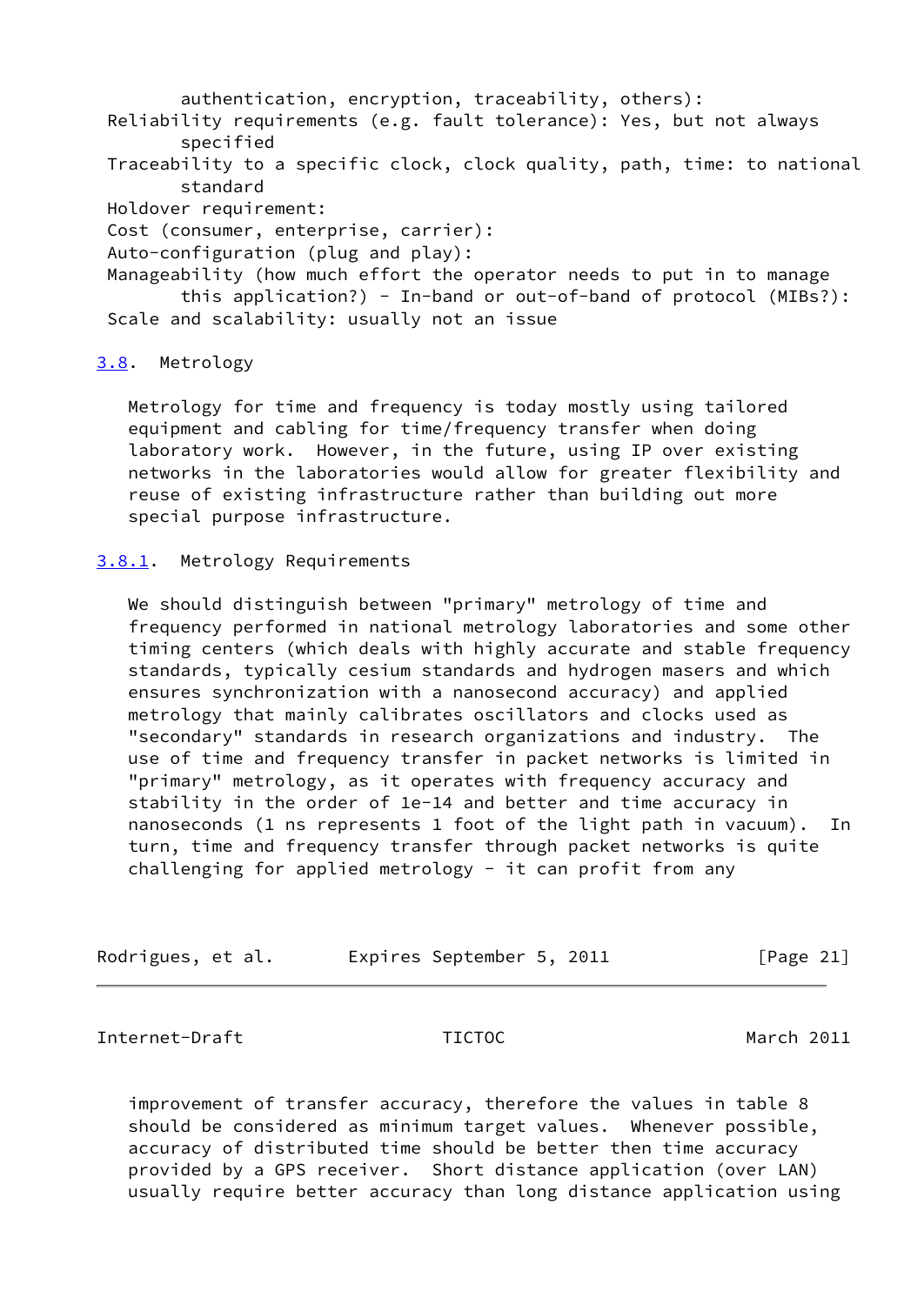WAN.

 Note: some applications might belong into both metrology and measurement application groups.

The requirements for the Metrology are summarized as follows:

 Synchronization Type (e.g. time, frequency or phase): Time and frequency Frequency stability: 1 ppb, lowest possible phase noise Frequency accuracy : 1 ppb Uncalibrated time/time stability: Lowest possible phase noise Uncalibrated time/time accuracy: 1 us Stabilization Time : Not important, 1 hour is acceptable Jitter on recovered timing signal: 1 us Wander on recovered timing signal: 1 us What expected network characteristics (WAN, LAN, MAN, private, public, etc)?: Any that can offer required parameters Does the application require security? (if so, which one: authentication, encryption, traceability, others): Authentication is required when public networks are used Reliability requirements (e.g. fault tolerance): Low fault tolerance, user should know whether expected parameters were assured or not Traceability to a specific clock, clock quality, path, time: Very important Holdover requirement: Cost (consumer, enterprise, carrier): Cost should correspond with provided parameters Auto-configuration (plug and play): Important at client side Manageability (how much effort the operator needs to put in to manage this application?) - In-band or out-of-band of protocol (MIBs?): Both provider and customer should accept network related configuration, long distribution path might require calibration Scale and scalability:

<span id="page-24-0"></span>[3.9](#page-24-0). Sensor Networks

 More generally, there is growing interest in clock synchronization in massively parallel sensor networks. Advances in wireless communications have enabled the development of low power miniature

| Rodrigues, et al. | Expires September 5, 2011 |  |  | [Page $22$ ] |  |
|-------------------|---------------------------|--|--|--------------|--|
|-------------------|---------------------------|--|--|--------------|--|

<span id="page-24-1"></span>Internet-Draft TICTOC March 2011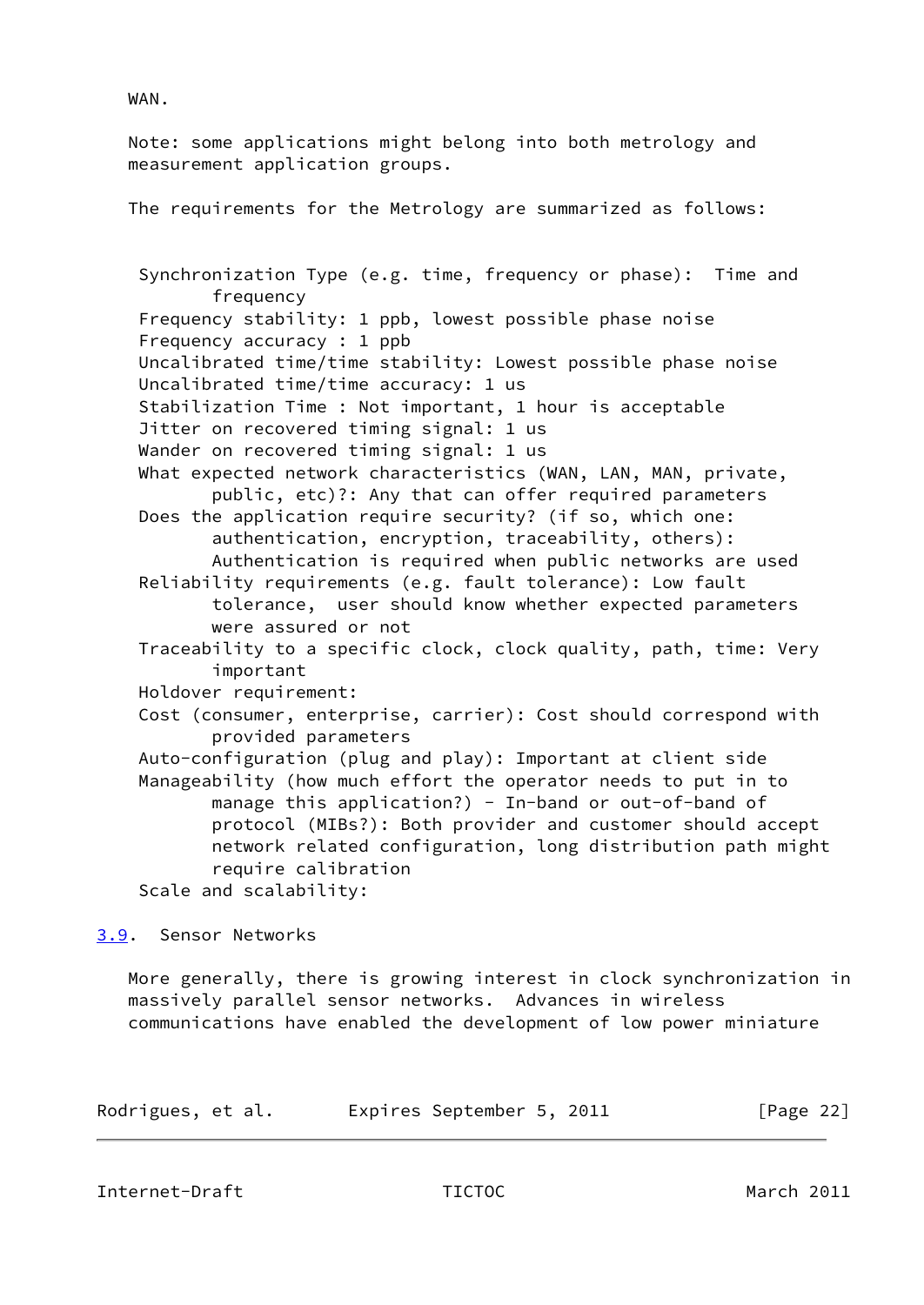sensors that collect and disseminate data from their immediate environment. Although each sensor has limited processing power, through distributed processing the network becomes capable of performing various tasks of data fusion, but only assuming a common time base can be established.

<span id="page-25-0"></span>[3.9.1](#page-25-0). Sensors Networks Requirements

The requirements for the Sensor are summarized as follows.

 Synchronization Type (e.g. time, frequency or phase): time Frequency stability: 1% Frequency accuracy : 1000ppm Uncalibrated time/time stability: 1 part per hundred Uncalibrated time/time accuracy: 1 second Stabilization Time : intermediate Jitter on recovered timing signal: several seconds up to 1 milliHz Wander on recovered timing signal: less than one second above 1 milliHz What expected network characteristics (WAN, LAN, MAN, private, public, etc)?: distributed hop-to-hop network Does the application require security? (if so, which one: authentication, encryption, traceability, others): authentication, encryption Reliability requirements (e.g. fault tolerance): intermediate Traceability to a specific clock, clock quality, path, time: one master Holdover requirement: 1% wander per 10 days Cost (consumer, enterprise, carrier): depends on application, from very low to intermediate Auto-configuration (plug and play): strong requirement as there are many sensors Manageability (how much effort the operator needs to put in to manage this application?) - In-band or out-of-band of protocol (MIBs?): in-band, self organizing, little to no storage on device Scale and scalability: must scale to 1000s of intercommunicating sensors

<span id="page-25-1"></span>[4](#page-25-1). Network Dependencies

 When using packet networks to transfer timing, packet delay variation, propagation asymmetry, and maximum permissible packet rate all have a significant bearing on the accuracy with which the client is able to determine absolute time. Thus the network environment has a large bearing on the quality of time that can be delivered.

 Timing distribution is highly sensitive to packet delay variation, and thus can deteriorate under congestion conditions. Furthermore the disciplining of the client's oscillator (the sole component of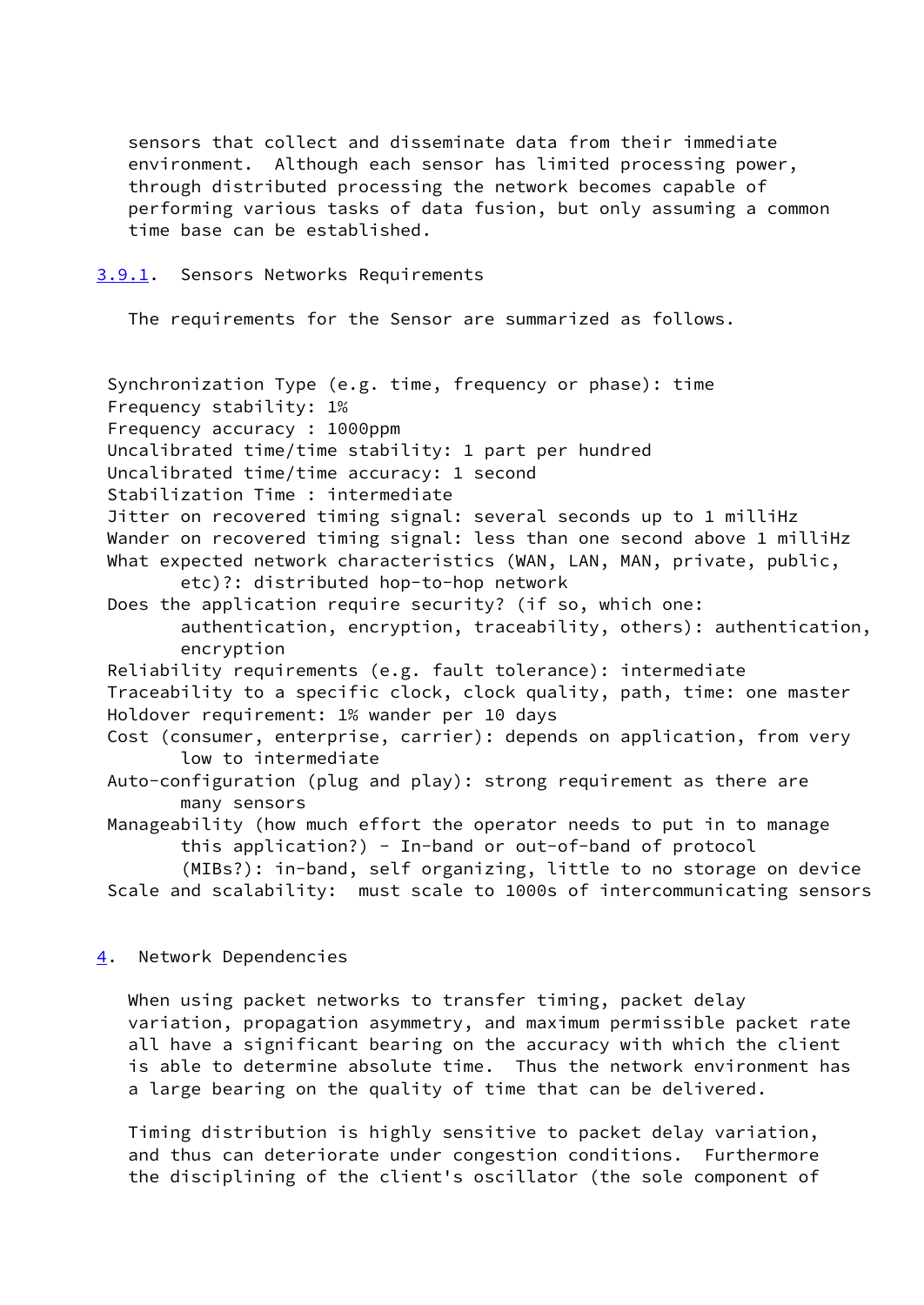### <span id="page-26-1"></span>Internet-Draft TICTOC March 2011

 frequency transfer, and a critical component of time transfer) is a function that should not be disrupted. When the service is disrupted the client needs to go into "holdover" mode, and its accuracy will consequently be degraded. Depending on the relative quality of the client's clock and the required quality after disciplining, a relatively high packet rate may be required.

 Packet delay variation can to some extent be addressed by traffic engineering, thus time transfer within a constrained network environment might reasonably be expected to deliver a higher quality time service than can be achieved between two arbitrary hosts connected to the Internet. Greater gains can probably be obtained by deploying equipment that incorporates IEEE 1588 style on-the-fly packet timestamp correction (or any other form of on-path support), or follow-up message mechanisms that report the packet storage and forward delays to the client. However one can only be sure that such techniques are available along the entire path in a well-controlled environment. Therefore, time transfer protocols should not assume the availability of on path support, but utilizes it where available.

 The packet rate between the time-server and its client also has a bearing on the quality of the time transfer, because at a higher rate the smart filter has a better chance of extracting the "good" packets. How the packet rate relates to the accuracy is dependent on the filter algorithm in use. In a controlled environment it is possible to ensure that there is adequate bandwidth, and that the server is not overloaded. In such an environment the onus moves from protecting the server from overload, to ensuring that the server can satisfy the needs of all of the clients.

 Congested and overloaded paths might influence the quality of timing transfer. In a constrained network environment, it's assumed that a service provider will ensure that packet delivery is done in according to the timing transfer needs of the network operator.

## <span id="page-26-0"></span>[5](#page-26-0). Network Topology

Editor's note: This section needs to be discussed.

## <span id="page-26-2"></span>[6](#page-26-2). Security Considerations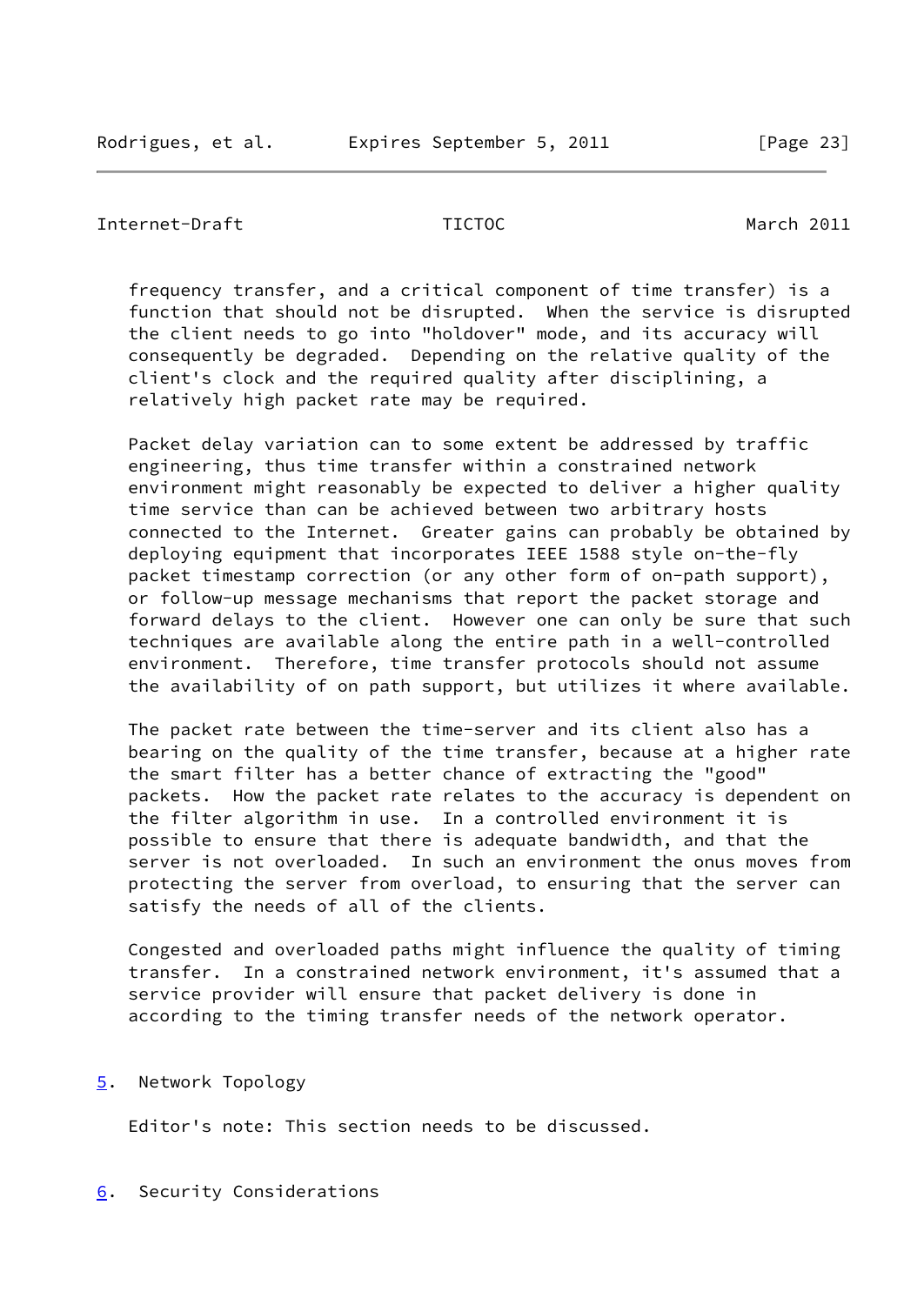Time and frequency services are a significant element of network infrastructure, and are critical for certain emerging applications. Hence time and frequency transfer services MUST be protected from being compromised, and for some of the applications described above such as legal time, the ability to provide and audit trail to the

| Rodrigues, et al. |  | Expires September 5, 2011 |  | [Page 24] |  |
|-------------------|--|---------------------------|--|-----------|--|
|                   |  |                           |  |           |  |

<span id="page-27-1"></span>Internet-Draft TICTOC March 2011

 timing source. One possible threat is a false time or frequency server being accepted instead of a true one, thus enabling an attacker to alter the time and frequency service provided. Other possible scenarios are to be able to distinguish between trusted clients and non-trusted clients when providing service.

 Any protection mechanism must be designed in such a way that it does not degrade the quality of the time transfer. Such a mechanism SHOULD also be relatively lightweight, as client restrictions often dictate a low processing and memory footprint, and because the server may have extensive fan-out.

The following authentication mechanisms need to be considered:

- 1. of server by client (depending on the application)
- 2. of client by server (depending on the application)
- 3. transactions (depending on the application)
- <span id="page-27-0"></span>[7](#page-27-0). IANA Considerations

 No IANA actions are required as a result of the publication of this document.

<span id="page-27-2"></span>[8](#page-27-2). Acknowledgements

 The authors wish to thank Stewart Bryant, Yaakov Stein, Karen O'Donoghue, Laurent Montini, Antti Pietilainen, Stefano Ruffini, Vladimir Smotlacha, Greg Dowd, Doug Arnold and the LXI Consortium Technical Committee for input on this draft.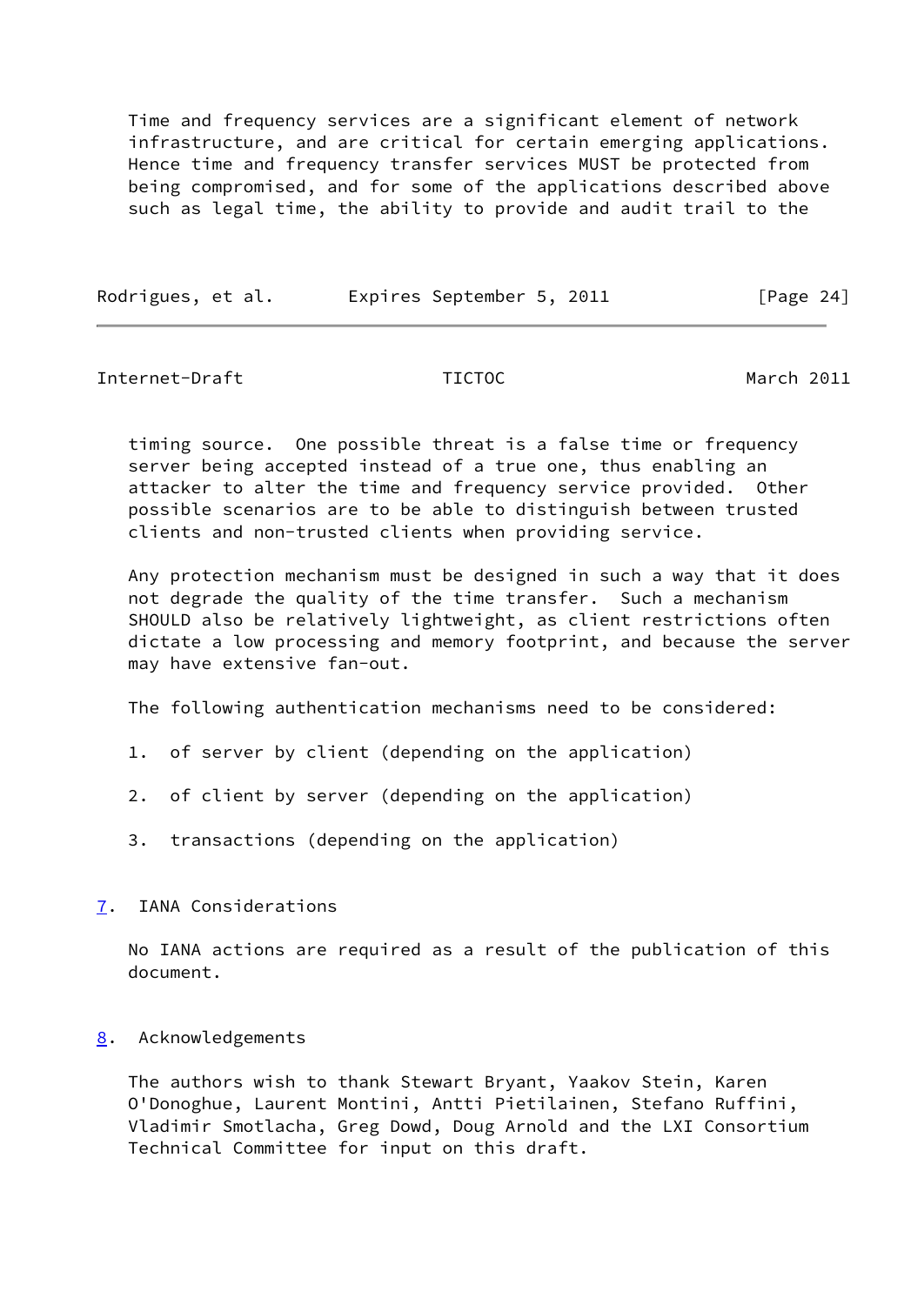### <span id="page-28-0"></span>[9](#page-28-0). Informative References

- <span id="page-28-3"></span> [1588] IEEE, "1588-2008 Standard for A Precision Clock Synchronization Protocol for Networked Measurement and Control Systems".
- <span id="page-28-4"></span> [G8261] ITU-T, "Recommendation G.8261/Y.1361 - Timing and synchronization aspects in packet networks", April 2008.
- <span id="page-28-5"></span> [G8262] ITU-T, "Recommendation G.8262/Y.1362 - Timing Characteristics of Synchronous Ethernet Equipment Slave Clock (EEC)", July 2010.

| Rodrigues, et al. | Expires September 5, 2011 |  | [Page 25] |
|-------------------|---------------------------|--|-----------|
|-------------------|---------------------------|--|-----------|

<span id="page-28-2"></span>Internet-Draft TICTOC March 2011

- <span id="page-28-6"></span> [G8264] ITU-T, "Recommendation G.8264/Y.1364 - Distribution of timing through packet networks", 2008.
- [RFC1305] Mills, D., "Network Time Protocol (Version 3) Specification, Implementation", [RFC 1305,](https://datatracker.ietf.org/doc/pdf/rfc1305) March 1992.
- [RFC2119] Bradner, S., "Key words for use in RFCs to Indicate Requirement Levels", [BCP 14](https://datatracker.ietf.org/doc/pdf/bcp14), [RFC 2119](https://datatracker.ietf.org/doc/pdf/rfc2119), March 1997.
- [RFC4197] Riegel, M., "Requirements for Edge-to-Edge Emulation of Time Division Multiplexed (TDM) Circuits over Packet Switching Networks", [RFC 4197](https://datatracker.ietf.org/doc/pdf/rfc4197), October 2005.
- [RFC4553] Vainshtein, A. and YJ. Stein, "Structure-Agnostic Time Division Multiplexing (TDM) over Packet (SAToP)", [RFC 4553,](https://datatracker.ietf.org/doc/pdf/rfc4553) June 2006.
- [RFC5086] Vainshtein, A., Sasson, I., Metz, E., Frost, T., and P. Pate, "Structure-Aware Time Division Multiplexed (TDM) Circuit Emulation Service over Packet Switched Network (CESoPSN)", [RFC 5086,](https://datatracker.ietf.org/doc/pdf/rfc5086) December 2007.
- [RFC5087] Stein, Y(J)., Shashoua, R., Insler, R., and M. Anavi, "Time Division Multiplexing over IP (TDMoIP)", [RFC 5087](https://datatracker.ietf.org/doc/pdf/rfc5087), December 2007.

<span id="page-28-1"></span>[Appendix A.](#page-28-1) Existing Time and Frequency Transfer Mechanisms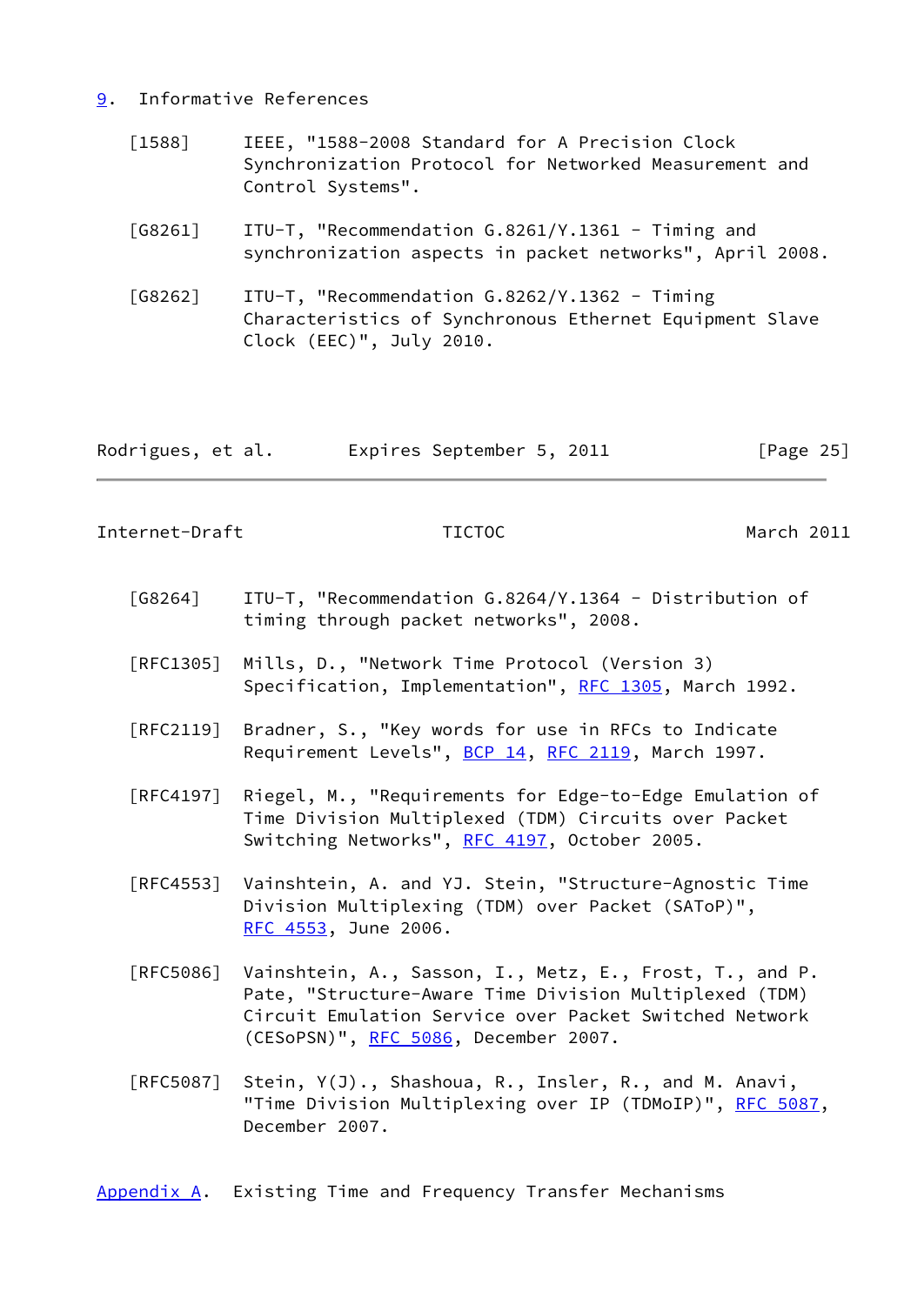In this section we will discuss existing mechanisms for transfer of time information, frequency information, or both. It should be noted that a sufficiently accurate time transfer service may be used to derive an accurate frequency transfer. Indeed, this is exactly what happens in a GPS disciplined frequency standard. On the other hand, an accurate frequency transfer service, while itself unable to transfer absolute time, is usually used to support and improve the performance of the time transfer service. Indeed, implementations of NTP or IEEE 1588 clients can be considered to consist of two phases. First, a local oscillator is locked to the server's frequency using incoming information from the incoming packets, and then the local time set based on the server's time and the propagation latency. By maintaining a local frequency source, the client requires relatively infrequent updates, and can continue functioning during short periods of network outage. Moreover, it can be shown that this method results in significantly better time transfer accuracy than methods that do not discipline a local clock.

Time transfer mechanisms can be divided into three classes. The

| Rodrigues, et al. | Expires September 5, 2011 | [Page 26] |
|-------------------|---------------------------|-----------|
|-------------------|---------------------------|-----------|

<span id="page-29-1"></span>Internet-Draft TICTOC March 2011

 first class consists of mechanisms that use radio frequency transport, while the second mechanism uses dedicated "wires" (which for our purposes include optical fibers). The third, which will be our main focus, exploits a Packet Switched Network for transfer of timing information. Advantages and disadvantages of these three methods are discussed in the following subsections.

<span id="page-29-0"></span>[A.1](#page-29-0). Radio-based Timing Transfer Methods

 The transfer of time by radio transmission is one of the oldest methods available, and is still the most accurate wide area method. In particular, there are two navigation systems in wide use that can be used for time transfer, The LOng RAnge Navigation (LORAN) terrestrial radio system, and the Global Navigation Satellite System (GNSS). In both cases the user needs to be able to receive the transmitted signal, requiring access to a suitable antenna. In certain situations, e.g. basement communications rooms and urban canyons, the required signal may not be receivable.

 Radio systems have high accuracy, far better than what we will later see can be achieved by existing PSN technologies. However coverage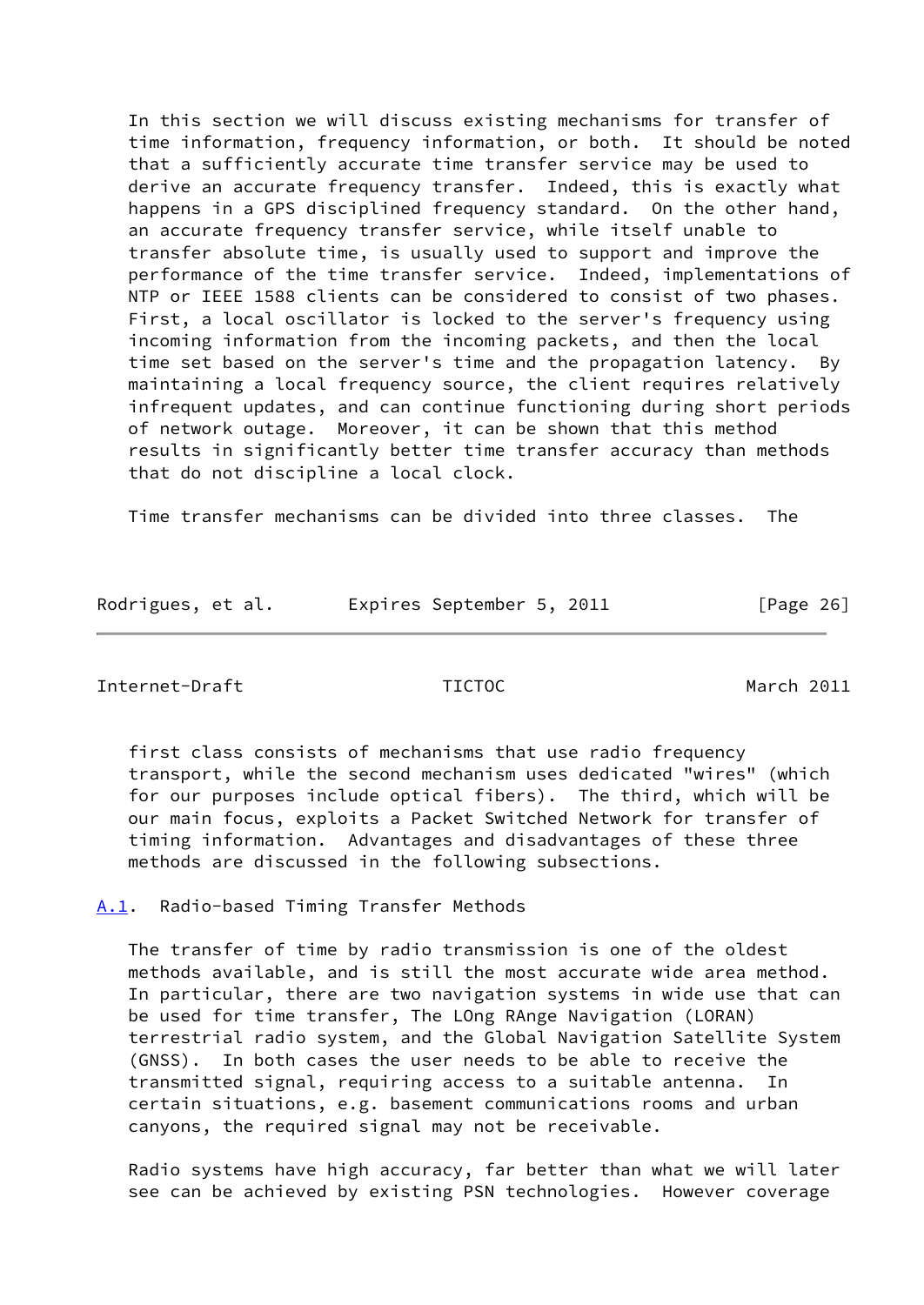is limited; eLORAN for example only covers North America, and GPS does not have good coverage near the poles.

 Although civilian use is sanctioned, the GPS was developed and is operated by the U.S. Department of Defense as a military system. For this reason there are political concerns that rules out its use in certain countries. The European Union is working on an alternative system called Galileo, which will be run as a commercial enterprise. In addition, GPS has some well-documented multi-hour outages, and is considered vulnerable to jamming. One major PTT also reports that they see a 2% per year failure rate for the antenna/receiver/ clock-out chain.

While a radio-based timing service may be acceptable for some sites, it is frequently impractical to use on a per equipment basis. Hence, some form of local timing distribution is usually also required.

<span id="page-30-0"></span>[A.2](#page-30-0). Dedicated Wire-based Timing Transfer Methods

 The use of dedicated networks in the wide area does not scale well. Such services were available in the past, but for reasons of cost and accuracy have been superseded by GPS based solutions.

 In the local area, one new technique is emerging as a mechanism for time transport, namely DOCSIS Timing Interface(DTI). DTI was designed by DOCSIS for the distribution of time in a cable head-end in support of media access control. Time transfer is packet-based

| Rodrigues, et al. | Expires September 5, 2011 | [Page 27] |
|-------------------|---------------------------|-----------|
|-------------------|---------------------------|-----------|

<span id="page-30-1"></span>Internet-Draft TICTOC March 2011

 over a multi-stage hub and spoke dedicated network. It uses a single twisted-pair in half-duplex to eliminate inaccuracies due to the length differences between the pairs in a multi-pair cable.

 The DTI approach is applicable for special applications, but the need for a dedicated network imposes significant drawbacks for the general time transfer case.

 Synchronous Ethernet is a technique that has recently been approved by ITU-T, it provides frequency distribution over Ethernet links. Modern dedicated-media full-duplex Ethernet, in both copper and optical physical layer variants, transmits continuously. One can thus elect to derive the physical layer transmitter clock from a high quality frequency reference, instead of the conventional 100 ppm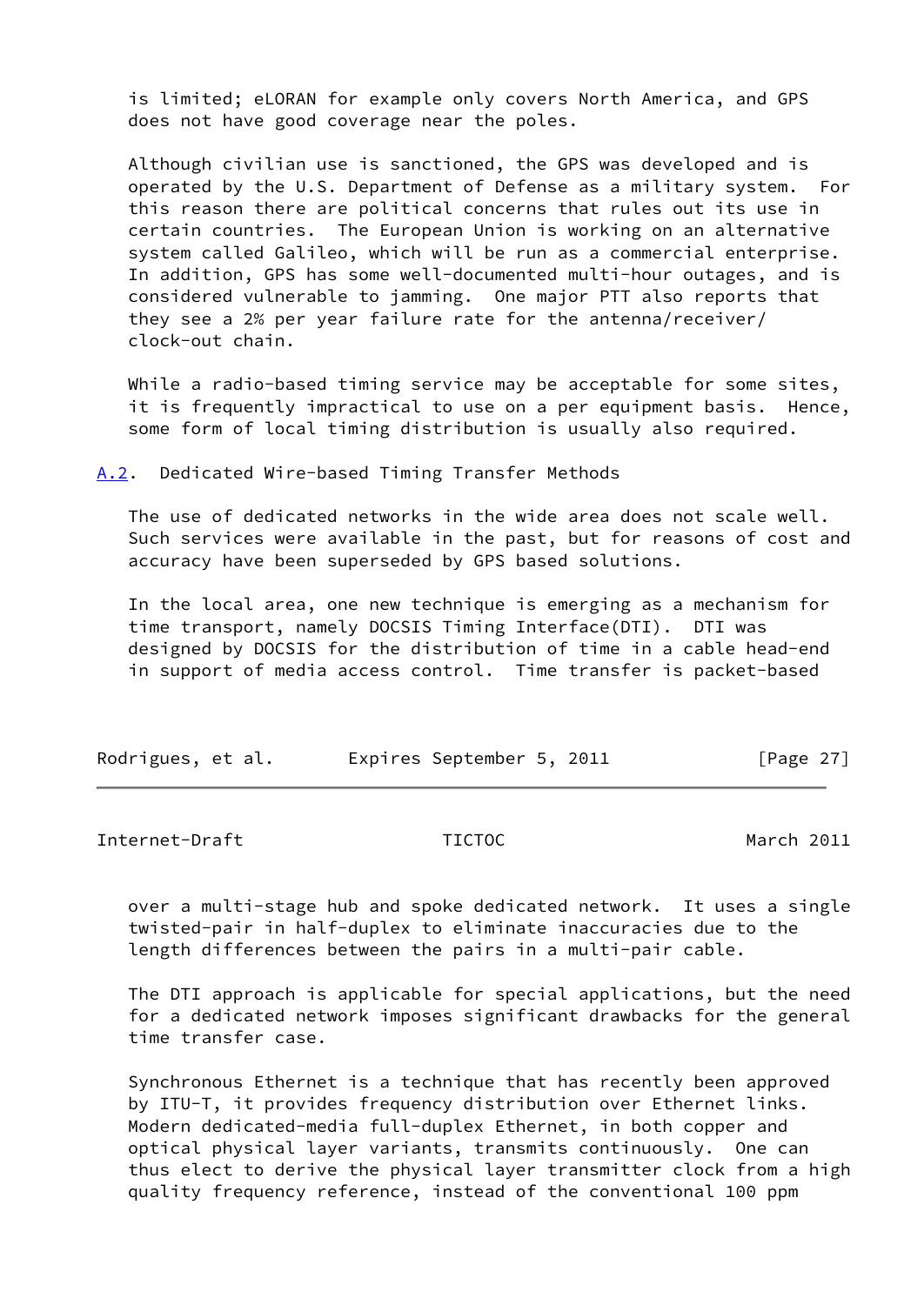crystal-derived transmitter rate. The receiver at the other end of the link automatically locks onto the physical layer clock of the received signal, and thus itself gain access to a highly accurate and stable frequency reference. Then, in TDM fashion, this receiver could lock the transmission clock of its other ports to this frequency reference. Apart from some necessary higher layer packet based configuration and OAM operations to transport synchronization status messaging, the solution is entirely physical layer, and has no impact on higher layers.

 At first sight it would seem that the only application of Synchronous Ethernet was in frequency transfer (it has no intrinsic time transfer mechanism). However, the quality of packet-based time transfer mechanism can be considerably enhanced if used in conjunction with Synchronous Ethernet as a frequency reference.

# <span id="page-31-0"></span>[A.3](#page-31-0). Transfer Using Packet Networks

When using a PSN to transfer timing, a server sends timing information in the form of packets to one or multiple clients. When there are multiple clients, the timing packets may be multicast. Software/hardware in the client recovers the frequency and/or time of the server based on the packet arrival time and the packet contents.

 There are two well-known protocols capable of running over a general- purpose packet network, NTP [\[RFC1305](https://datatracker.ietf.org/doc/pdf/rfc1305)], and IEEE 1588 [\[1588](#page-28-3)]. NTP is the product of the IETF, and is currently undergoing revision to version 4. PTP (a product of the IEEE Test and Measurement community) is specified in a limited first version (1588-2002), and the second version (1588-2008)was approved recently.

 It is important that NTP, IEEE-1588 or any other future packet based time transfer mechanism do not break each other if they run in the same network.

| Rodrigues, et al. | Expires September 5, 2011 |  | [Page 28] |
|-------------------|---------------------------|--|-----------|
|-------------------|---------------------------|--|-----------|

<span id="page-31-2"></span>Internet-Draft TICTOC March 2011

### <span id="page-31-1"></span>[A.3.1](#page-31-1). NTP summary description

 NTP is widely deployed, but existing implementations deliver accuracy on the order of 10 milliseconds. This accuracy is not adequate for the applications described above. Current NTP suffers from the fact that it was designed to operate over the Internet, and the routers and switches make no special concessions to NTP for preservation of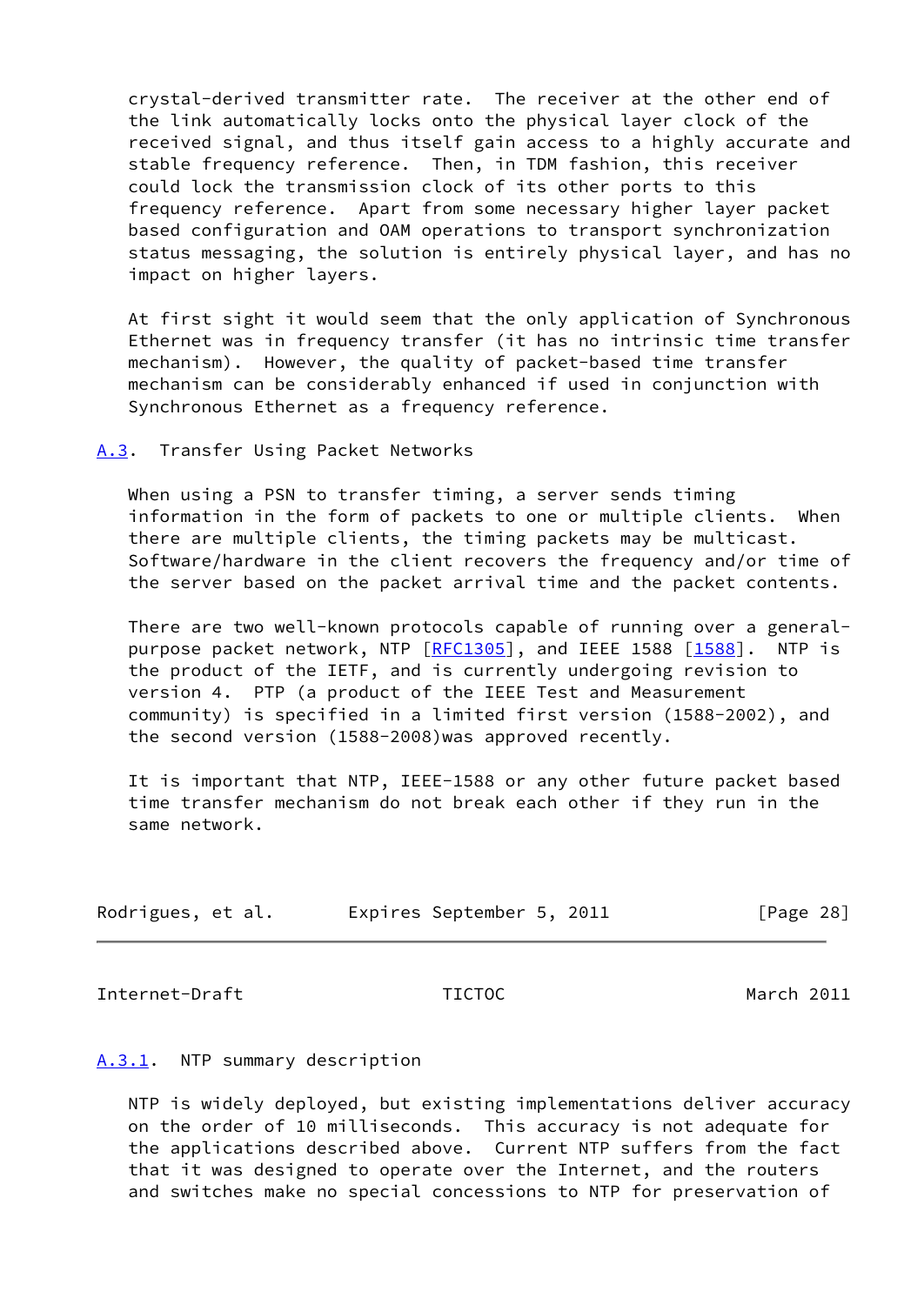time transfer accuracy. Furthermore, typical update rates are low and can not be significantly increased due to scalability issues in the server. In addition most NTP time servers and time receivers have a relatively unsophisticated implementation that further degrades the final time quality. However, proprietary NTP implementations that use other algorithms and update-rates have proved that NTP packet formats can be used for higher accuracy.

<span id="page-32-0"></span>[A.3.2](#page-32-0). IEEE1588 summary description

 The information exchange component of IEEE 1588 is a protocol known as Precision Time Protocol (PTP). PTP version 1 (1588-2002) was a time transfer protocol that exclusively used multicast technique and it was primarily developed for Industrial Automation and Test and Measurement applications. It is widely anticipated that wide scale deployment of PTP will be based on PTP version 2 (1588-2008).

 IEEE Std 1588-2008 can be considered to consist of several components:

- 1. A configuration and control protocol
- 2. A time transfer protocol
- 3. A time correction protocol
- 4. Physical mapping

 The configuration and control protocol is based on the multicast approach of IEEE Std 1588-2002 (multicast IP with recommended TTL=1, UDP, PTP payload with equipment identifier in the payload). The rationale for this approach was that the equipment needed to be "plug and play" (no configuration), was required to map to physical media other than Ethernet, and had to have a very low memory and processor footprint. IEEE Std 1588-2008 includes Unicast messages.

 The time transfer protocol is a standard two-way time transfer approach used in other packet-based approaches. Like all such approaches it is subject to inaccuracies due to variable store and forward delays in the packet switches, and due to the assumption of symmetric propagation delays. For IEEE Std 1588-2008, the time

| Rodrigues, et al. | Expires September 5, 2011 | [Page 29] |
|-------------------|---------------------------|-----------|
|-------------------|---------------------------|-----------|

<span id="page-32-1"></span>Internet-Draft TICTOC March 2011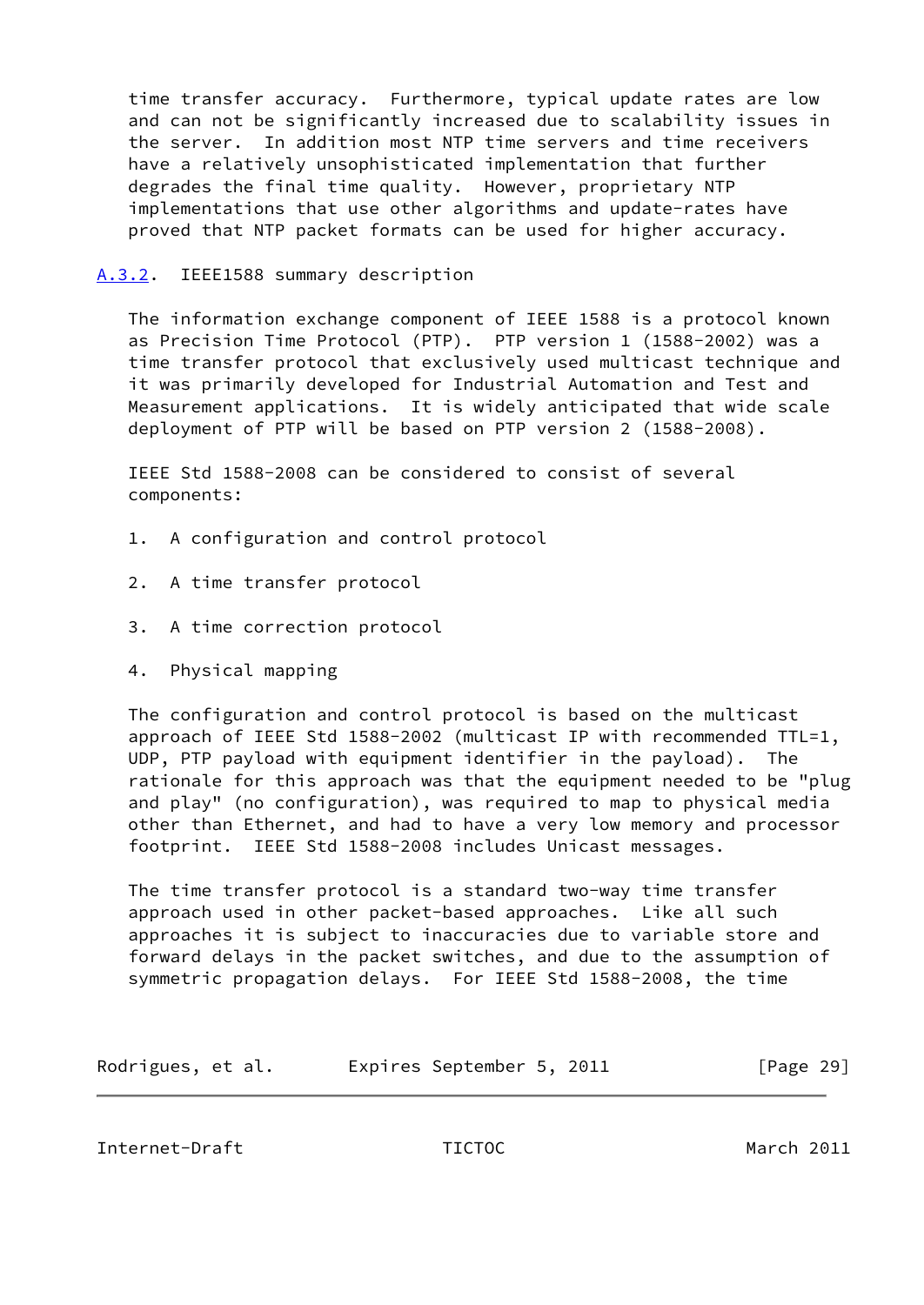transfer packets (in both directions) may be operated in a multicast or unicast mode.

 The time correction protocol is used to correct for propagation, store and forward delays in the packet switches. This again may be operated multicast or unicast. This mechanism requires some level of hop-by-hop hardware support. This mechanism may also be considered a concept in its own right and may be adapted to enhance other packet time transfer protocols such as NTP.

 The IEEE Std 1588-2008 specification describes how the PTP operates over the Ethernet/IP/UDP protocol stack. It includes annexes that describe PTP operation over pure layer 2 Ethernet, and over a number of specialist media.

 The mappings of interest for telecommunications are PTP over UDP/IP, PTP over MPLS, and perhaps PTP over Ethernet. They may operate in unicast or multicast. Issues of a suitable control management and OAM environment for these applications are largely in abeyance, as are considerations about the exact nature of the network environment.

 It is also worth noting the existence of a second IEEE effort, IEEE 802.1AS. This group is specifying the protocol and procedures to ensure synchronization across Bridged and Virtual Bridged Local Area Networks for time sensitive applications such as audio and video. For these LAN media the transmission delays are assumed to be fixed and symmetrical. IEEE 802.1AS specifies the use of IEEE 1588 specifications where applicable in the context of IEEE Standards 802.1D and 802.1Q. Synchronization to an externally provided timing signal (e.g., a recognized timing standard such as UTC or TAI) is not part of this standard but is not precluded. IEEE 802.1AS will specify how stations attached to bridged LANs to meet the respective jitter, wander, and time synchronization requirements for time sensitive applications.

<span id="page-33-0"></span>[Appendix B.](#page-33-0) Other Forums Working in this Problem Space

 The NTP WG is the IETF group working on time distribution, but is presently only documenting NTPv4 and is not working on new algorithms or protocols. It is expected that many participants of the NTP WG will participate in the TICTOC effort.

 The PWE3 WG has discussed frequency distribution for the TDM PW application, however it is not chartered to develop protocols for this purpose. It is expected that participants of the PWE3 WG who were active in the TDM PW discussions will participate in the TICTOC effort.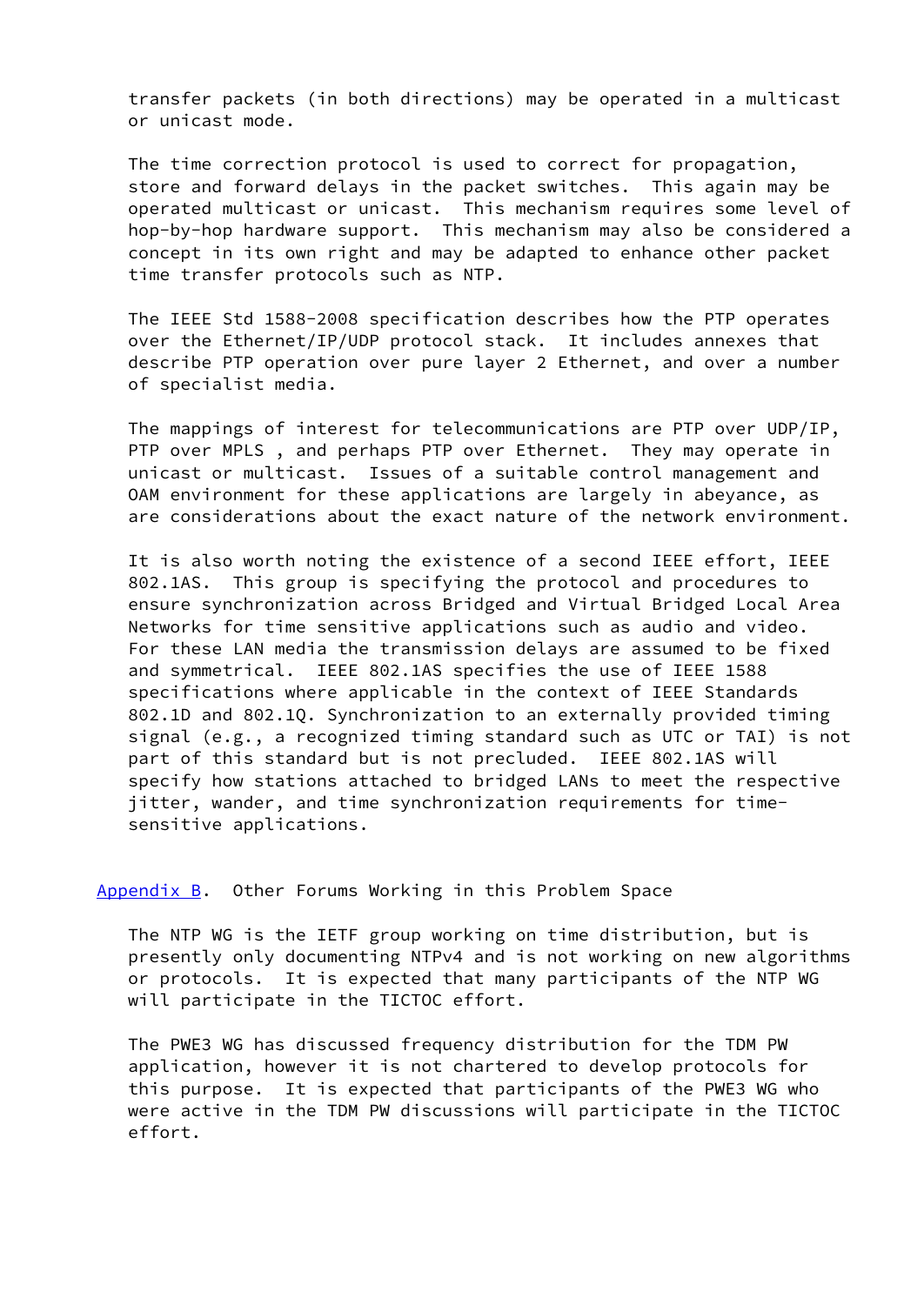<span id="page-34-0"></span>Internet-Draft TICTOC March 2011

 The IEEE approved the version 2 of the IEEE 1588 protocol (IEEE Std 1588- 2008) that will run over more types of PSNs. The protocol to be specified contains elements that will be of use in an IETF environment, but is unlikely to be regarded as being a complete, robust solution in such an environment. If the IEEE 1588 structure is deemed to be a suitable platform, then the IETF could contribute an Internet profile, including a complete distributed systems environment suitable for our purposes. Alternatively, the IETF could perhaps borrow some of the delay correction mechanisms and incorporate them into a development of a new version of NTP.

 In addition, IEEE 802.1AS is working on Timing and Synchronization for Time-Sensitive Applications in Bridged Local Area Networks, basing itself on the IEEE 1588 standard.

 ITU-T SG15 Question 13 has produced Recommendation G.8261 "Timing and synchronization aspects in packet networks" [\[G8261](#page-28-4)]. This Recommendation defines requirements for various scenarios, outlines the functionality of frequency distribution elements, and provides measurement guidelines. It does not specify algorithms to be used for attaining the performance needed. ITU-T has also consented G.8262 "Timing Characteristics of Synchronous Ethernet Equipment Slave Clock (EEC)" [[G8262\]](#page-28-5), and G.8264 "Distribution of timing through packet networks" [\[G8264\]](#page-28-6). G.8262 specifies the requirements for Synchronous Ethernet clocks and G.8264 defines the protocol for Synchronization Status Message (SSM) for Synchronous Ethernet. To date the ITU-T has focused on Ethernet infrastructure, but this is likely to extend to an MPLS environment. Two new work items, G.paclock.bis and G.pacmod.bis extend the work, and in particular, G.pacmod.bis intends to introduce time transfer. The scope for G.paclock.bis is to define the requirements for packet-based clocks. This is an area where the IETF, with its expertise in IP and MPLS networks, may co-operate with the ITU.

Authors' Addresses

 Silvana Rodrigues **TDT**  603 March Road Ottawa K2K 2M5 Canada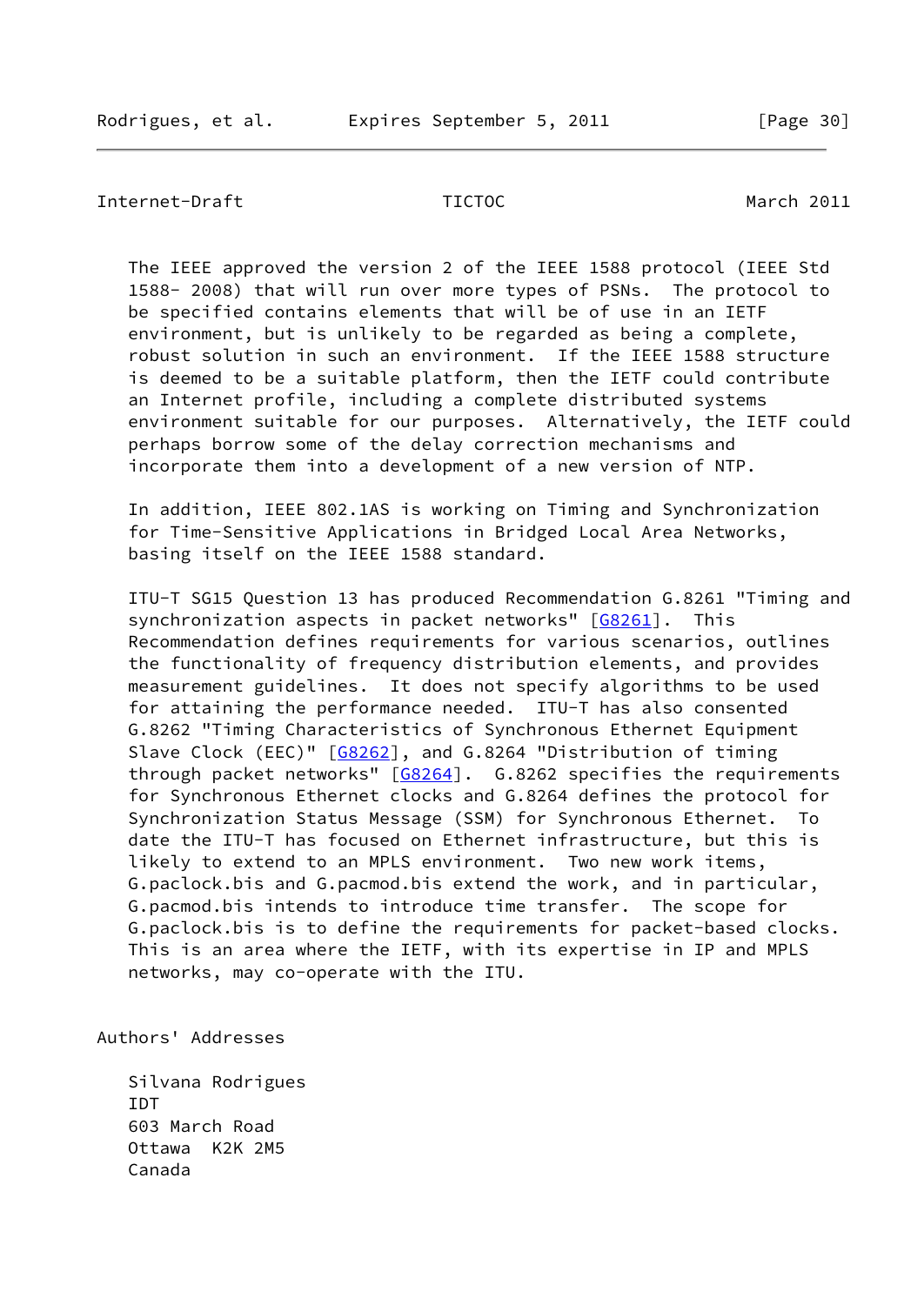Phone: +1 613 592-0714 Email: silvana.rodrigues@idt.com

Rodrigues, et al. Expires September 5, 2011 [Page 31]

Internet-Draft TICTOC March 2011

 Peter Meyer Zarlink 400 March Road Ottawa K2K 3H4 Canada Phone: +1 613 592-0200 Email: Peter.Meyer@zarlink.com Kurti Erik Lindqvist Netnod Bellmansgatan 30 Stockholm S-118 47 Sweden Phone: +46 708 30 60 01 Email: kurtis@kurtis.pp.se